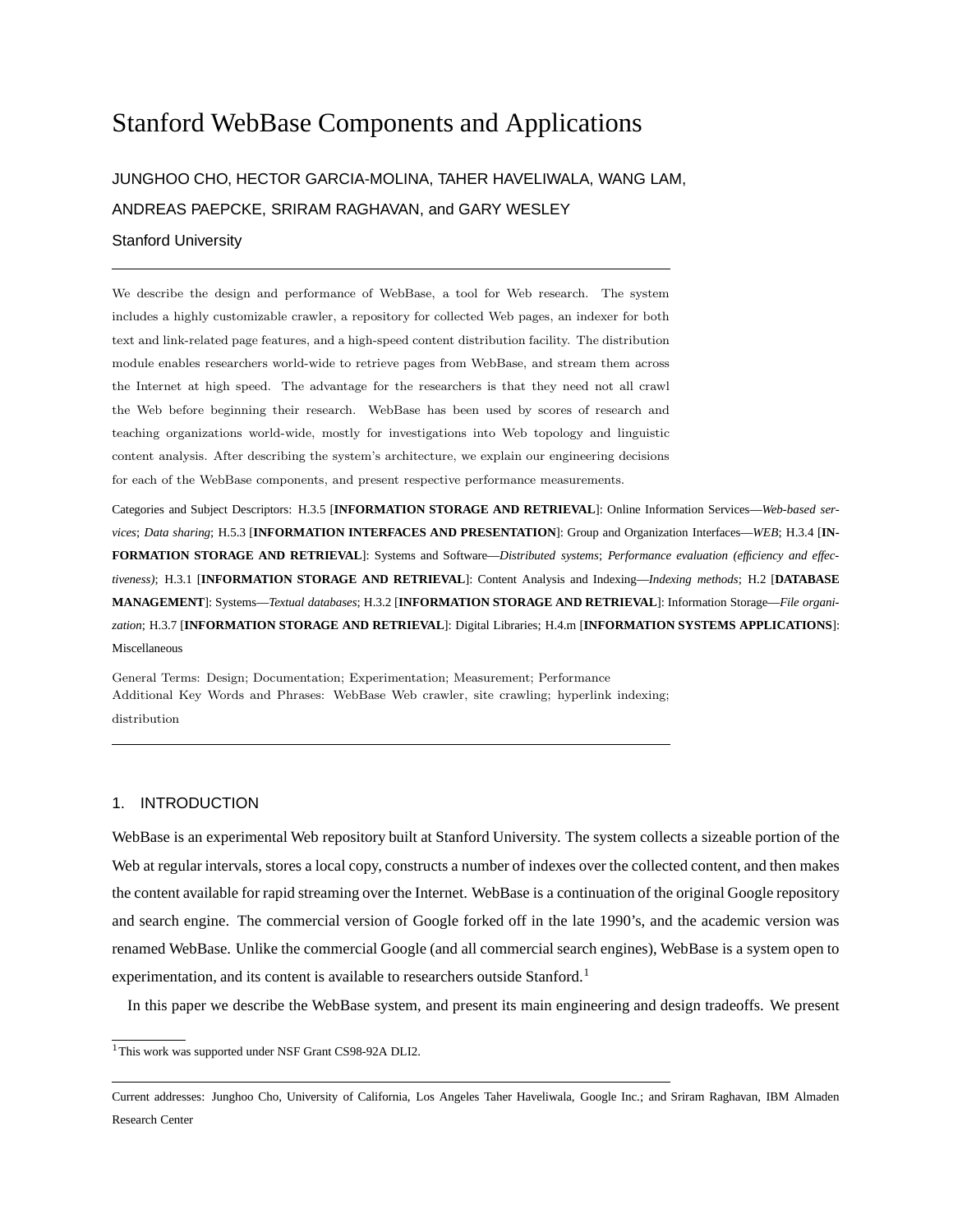experimental results that support the design decisions we made for some components, and in addition, present overall performance results for the system as a whole.

While members of our group have written papers on various aspects of Web repositories (gathering the data, indexing it, etc.; see related work in Section 5), this paper is the first paper that describes the running WebBase system itself, and the lessons learned. Our earlier papers used data gathered by WebBase for experiments, or studied algorithms in a general context. This paper, on the other hand, describes the actual implementation and its specific performance.

We start by giving a general overview of WebBase. WebBase includes a (i) Crawler Module, (ii) a distributed Indexing Engine that creates both text and link-related indexes, (iii) a Storage Module that stores the crawled pages, (iv) a Query Engine, and (v) a high-volume Web-page Distribution Module.



Fig. 1. WebBase Architecture

Figure 1 shows the WebBase architecture. Multiple **crawlers** retrieve HTML text pages or other files from the Web and deposit them in the **Page Repository**. (The crawlers are described in Section 2.) From there the pages are routed on demand to the **Multicast Module**, which manages the stream distribution. While this module currently establishes point-to-point links to deliver its feeds, the intent is eventually to dynamically combine destinations with similar stream content into multicast networks that can be efficiently serviced through a single stream.

As we will discuss in more detail in Section 4, the clients of the Multicast Module can be remote. This feature makes it possible for researchers worldwide to obtain WebBase data, and use it in the development of new search and analysis algorithms. Using WebBase saves researchers the tedious, time consuming, and expensive process of collecting Web data on their own, allowing them to focus on their research instead. WebBase has already been used in this mode for many purposes, including large-scale link-distribution analysis; the preservation of government Web pages (which are highly ephemeral); project-based teaching of Web-search technology; and the construction of vocabulary usage distribution statistics for Web materials.

Note that the lower two clients of the Multicast Module feed the repository contents right back into the core of WebBase, namely to the **Indexer Module** and the **Analysis Module**. This mechanism simplifies the design, since there is only one way that content is extracted from the repository, even for indexing.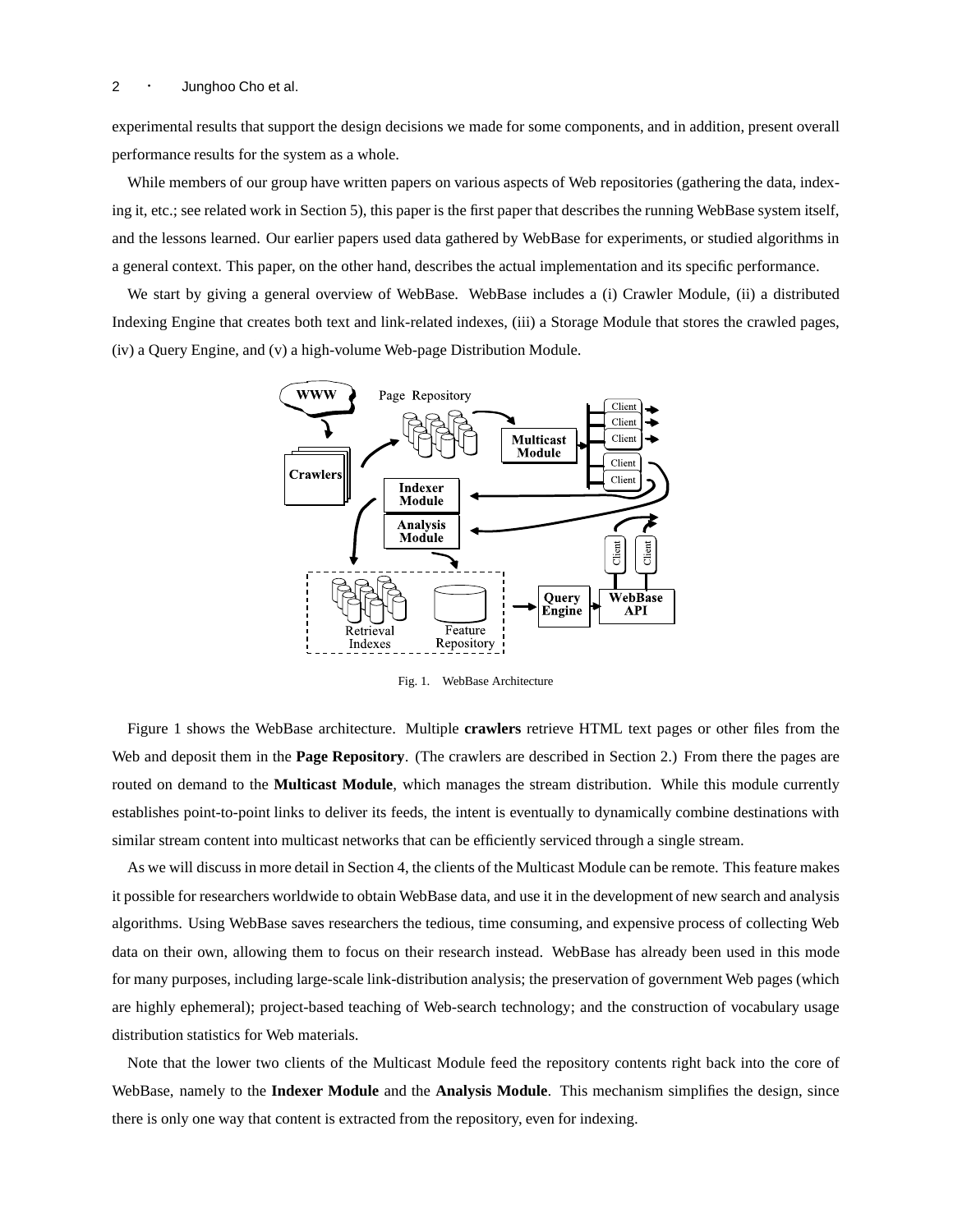The Indexer Module processes every collected page and constructs an inverted index. This index allows the system to quickly find all the pages in its repository that contain some given word. Such an operation is, of course, needed to query the repository for pages that contain keywords of interest.

The Analysis Module provides for indexing needs that are not necessarily related to words. For example, this module builds an index that enables fast determination of which Web pages contain links to some given page. This module is extensible. The intent is to allow the insertion of new index types. For example, after the first prototype was completed, we added a facility to the Analysis Module that computes the degree of similarity among Web pages, based on their common ancestry. The scheme identifies the graph 'siblings' of a given page and thereby helps identify pages that might be topically related.

The WebBase API is an interface that allows clients to submit queries to the indexes, much as one would query a database. The facility differs from such more standard query servers in that WebBase queries are intended to allow unified search over both the text and feature indexes. The intent is, for example, to solve queries of the form 'retrieve from the Web Repository all pages that contain the word "chair" and are linked to by at least 10 other pages' ([Raghavan 2003]<sup>2</sup>). A separate, much simpler API provides access to the Multicast Module (top right of Figure 1). Clients of this 'wholesale' API request large streams of Web resources to be transmitted to them from the Page Repository. We describe this interface in Section 4.

This work presents WebBase's engineering and design tradeoffs. Each of the following sections explains the associated design problems and our choice of solutions for WebBase. We also present for each module the results of performance measurements that support our ultimate design decisions.

# 2. CRAWLER

The Web crawler module is responsible for downloading pages from the Web and storing them compressed in the repository. The design goal is to have this module collect as many Web pages as possible as quickly as computational and network resources allow. The challenge is to achieve this goal without violating any formal and informal rules of crawler conduct that have developed for the Web over time. We first describe the typical operation of a general Web crawler below; then, in the following sections, we explain our particular crawler's architecture, describe tradeoffs that impact our design goal, and evaluate the performance of our crawler.

Figure 2 shows a crawler's conceptual operation. The thin arrows in the diagram show data flow, and the thick arrows represent the operational procedures that the crawler follows. A crawler maintains two data structures to manage page URLs: URLsToVisit and VisitedURLs. VisitedURLs maintains the list of downloaded pages. The list is necessary for the crawler to avoid downloading a page multiple times in a single crawl. The URLsToVisit queue contains the list of pages to download in the future.

The initial contents of the URLsToVisit queue is called a *seed list*. This list is expanded over time. Before the crawler can run for the first time the seed URLs are specified manually, or obtained from some source. The initial list might cover a diverse set of Web sites, or a crawler can be biased towards particular interests using a more focused

<sup>2</sup>WebBase does not export this functionality.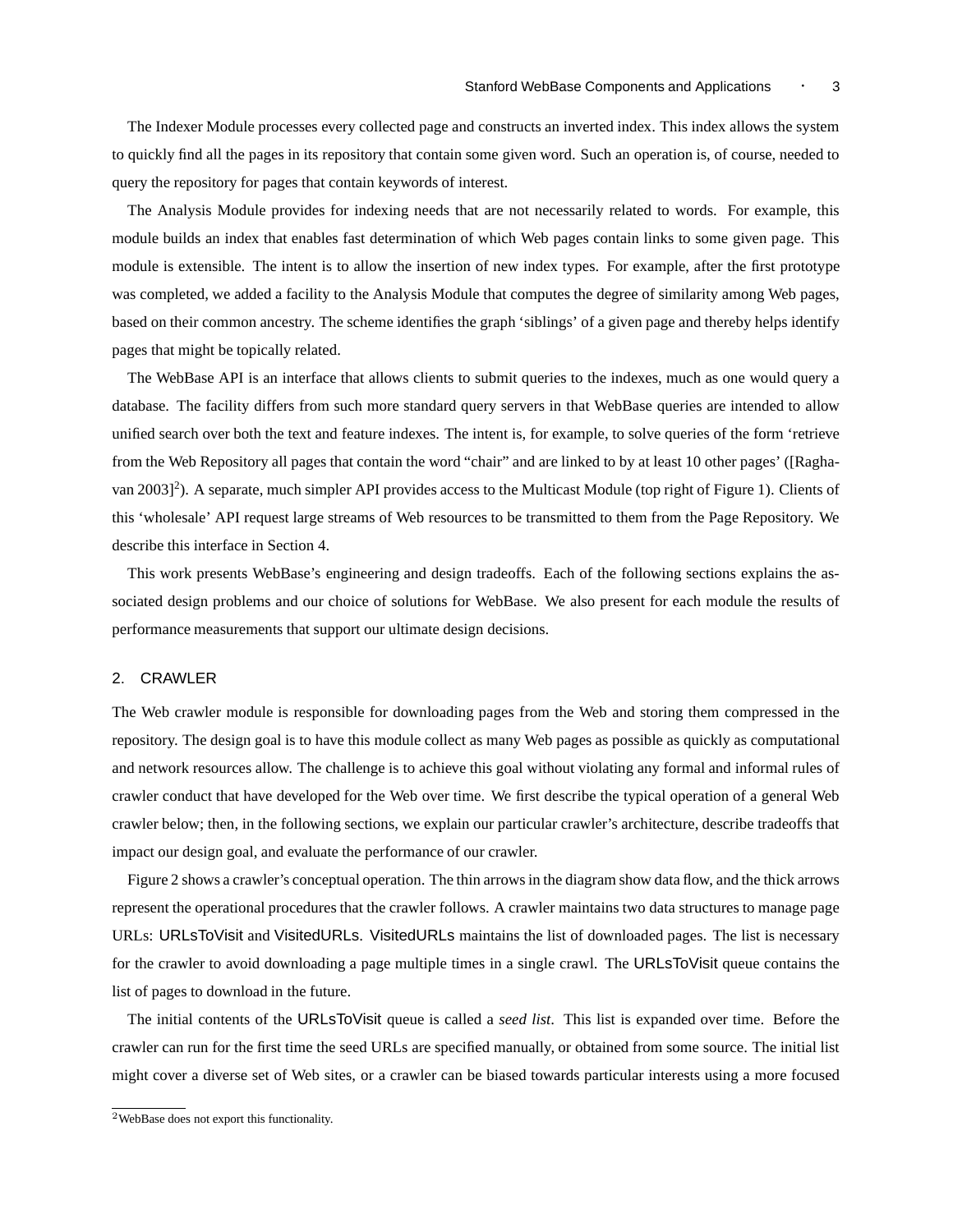#### <sup>4</sup> · Junghoo Cho et al.



Fig. 2. Conceptual operation of a Web crawler



Fig. 3. Multiple site crawlers (conceptual)

selection of URLs. We began with a collection of well-known URLs. As we conducted additional crawls, we added newly found URLs to the seed list.

The crawler loops through taking a URL from the URLsToVisit queue, downloading the corresponding page, storing the page in the repository, and putting the URL into the VisitedURLs queue. Conceptually, the crawler extracts all hyperlinks from each downloaded page, converts relative links (URLs) into absolute URLs, and checks whether any of the new URLs has already been downloaded. If a URL has already been fetched, it is discarded. If it has not, then the crawler adds the URL to the URLsToVisit queue. This process is repeated until the crawler has exhausted the URLsToVisit queue, or is stopped by an operator.

If the fetch of a URL fails, the crawler can return the URL to the URLsToVisit queue for another attempt. The crawler must give up if it is unable to fetch a URL repeatedly, because seemingly transient errors, such as a Web server not responding, can in truth be symptoms of fatal errors (e.g., a Web server is permanently disabled).

In this way, a crawler is able to fetch an arbitrarily large piece of the Web from a small list of seed URLsToVisit, using the pages it fetches to enumerate additional yet-uncrawled pages to fetch.

In implementing and operating our WebBase crawler, we have come across a number of design issues and potential pitfalls that highlight the difficulty in designing and running a large-scale crawler. We will discuss a few of these issues below.

## 2.1 Parallelization

Rather than the monolithic design implied by Figure 2, our WebBase crawler in fact operates as a loose federation of multiple, more focused *site crawlers*. This approach has a variety of advantages, which we detail in this section.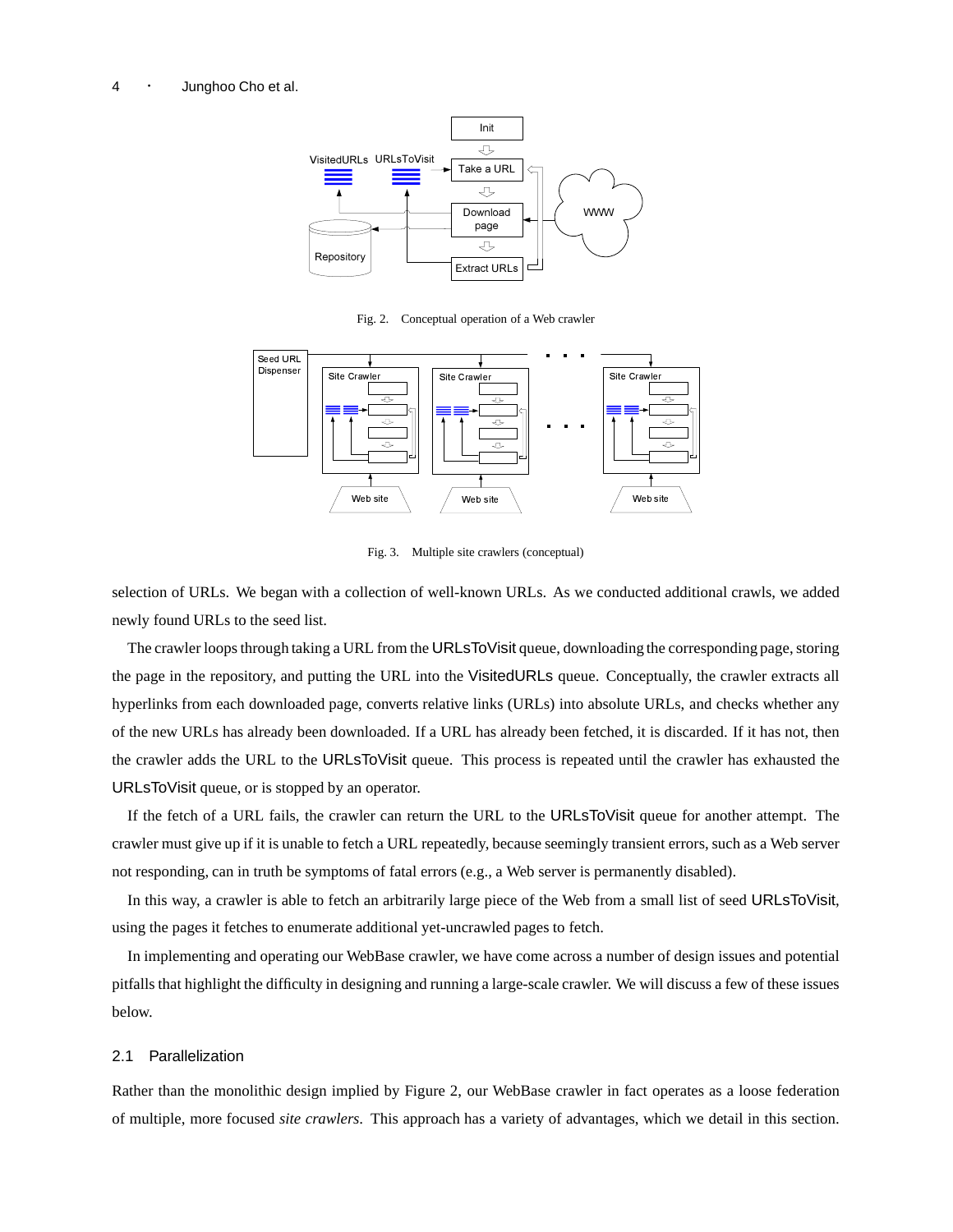In WebBase's federated approach each site crawler is responsible for downloading pages from a Web site, maintaining separate URLsToVisit and VisitedURLs queues for it. Each process of our WebBase crawler typically has site crawlers for anywhere from one to two hundred Web sites simultaneously. For simplicity, we initially describe in Section 2.1.1 a simple site crawler that covers only one Web site at a time. In Section 2.1.2 we expand to multi-site-crawler processes. Figure 3, and later on Figure 5, illustrate this more detailed design.

2.1.1 *Web Site as Unit for Parallelism.* Notice in Figure 3 that parallelization introduces a *seed-URL dispenser*. This dispenser contains a seed list of URLs for all of the crawl processes. Each entry in this list contains the seed URLs for one Web site (as defined below). Usually, the entry consists of one URL for the root of that site.

In this design, each site crawler starts by retrieving the seed URLs for one Web site from the seed-URL dispenser, and uses them as the site crawler's initial URLsToVisit queue. For the typical case of one seed URL for the root of one Web site, the site crawler therefore begins its crawl at the referenced root. The crawler fills URLsToVisit with URLs it collects as it crawls within 'its' site. Each site crawler follows any given link only if that link refers to a page within the site crawler's Web site. The site crawler does not follow links to pages that are external to its site. We discuss later how such links are processed.

We consider a Web "site" to be the set of Web pages that share the same fully-qualified domain name (FQDN) at the beginning of their URLs.<sup>3</sup> For example, http://www.whitehouse.gov/privacy.html and http:// www.whitehouse.gov/kids/ share the same FQDN and are considered part of the same site. http://www. whitehouse.com/ would be a different site. Therefore, all relative links (e.g. congress/issues107.html) are by definition references to pages within the same site.

Site granularity for parallelism is a natural choice for several reasons. A site usually operates in a homogeneous physical environment. Appropriate access policies for the crawler to follow, such as frequency of request submissions are therefore usually consistent for all the pages within one site. In addition, individual sites are usually governed by a single set of administrative policies, especially pertaining to the location of pages that are not to be crawled. Finally, a single human site operator is usually the contact point for an entire site should technical problems lead to the need for human intervention.

Depending on available network and CPU resources, WebBase typically runs 500 site crawlers simultaneously to fully utilize available download resources. The optimal number would vary among installations.

We favored running multiple site crawlers over running a monolithic single crawler for the following three reasons:

(1) *Size of the URL data structures.* Given the scale of the WebBase crawler, the data in URLsToVisit and VisitedURLs are large. Assuming that a monolithic crawler downloads one billion Web pages and the average length of a URL is 40 bytes, the crawler needs to manage roughly 40GB of data in URLsToVisit and VisitedURLs. The typical main memory size of existing machines is much smaller than 40GB. Therefore, a monolithic single crawler would have to store the URLs on disk and perform disk-based operations to manage them. By running multiple site crawlers independently we can avoid disk-based URL management because each crawler maintains

<sup>&</sup>lt;sup>3</sup>This definition has a few drawbacks. We discuss this issue shortly.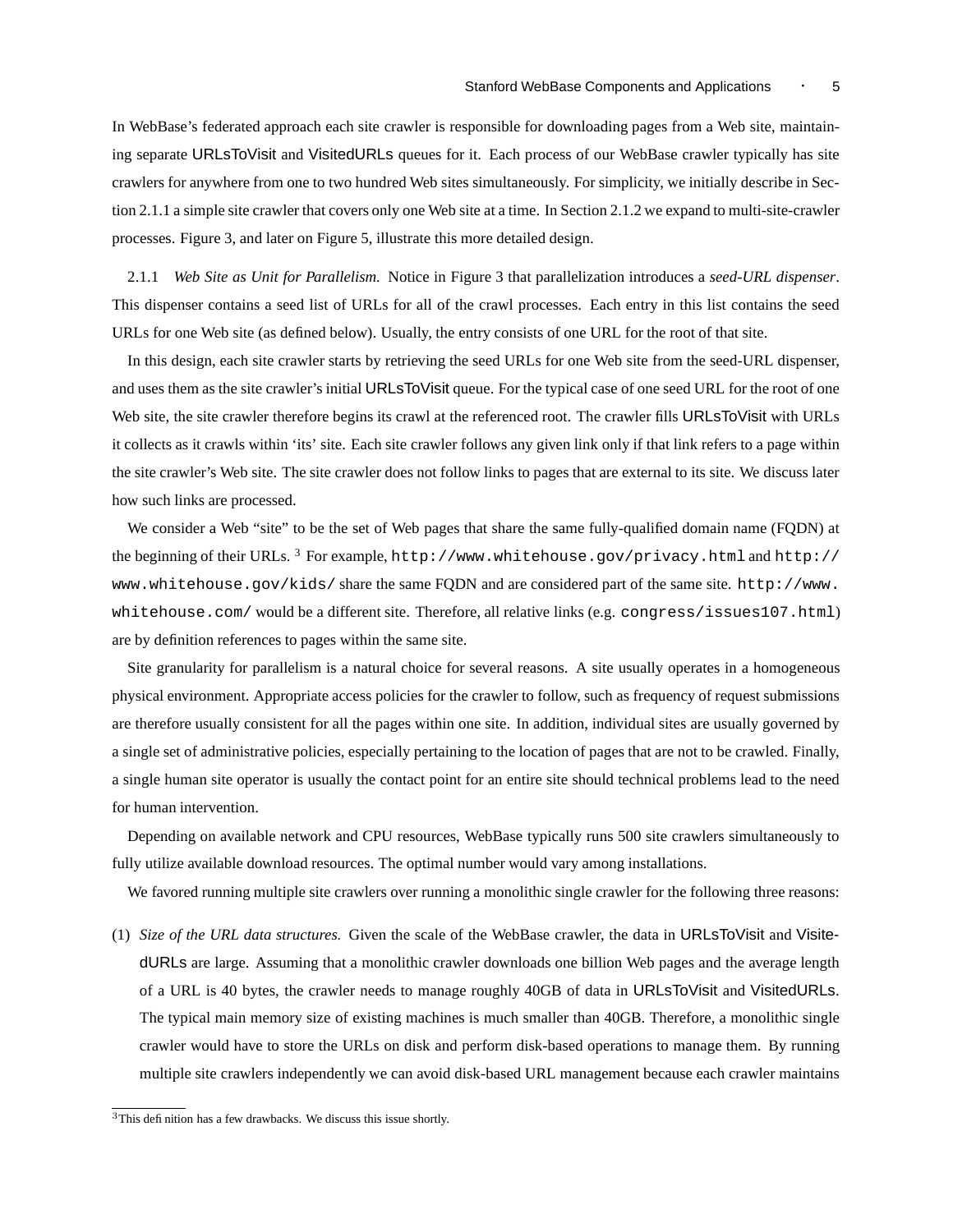<sup>6</sup> · Junghoo Cho et al.

only the list of URLs within its site. Since the number of pages in a site is typically fewer than a million, each crawler can safely manage the URL data structures in main memory.

- (2) *Crawler independence.* Because site crawlers need little coordination, they can run independently of each other. This independence makes it easy to run multiple site crawlersin parallel on multiple machines. In order to increase the overall download throughput, we simply need to start more site crawlers on the same or different machines. In contrast, a single, massive crawler requires careful design and implementation of parallelization.
- (3) *Site-specific rule enforcement.* The modularity of independent site crawlers simplifies the enforcement of sitespecific rules.

This latter point merits elaboration, because it illustrates that seemingly simple requirements for crawling have consequences that impact the core crawler design. In this case, informal issues of courtesy make the Web site a natural and intuitive choice as the unit of crawl parallelism.

Crawler page requests comprise a significant portion of traffic on the Web. When crawlers operate on behalf of search engines, crawler visits are generally welcome at Web sites, because search engines help potential visitors find those sites. Some sites, however, wish to limit the amount or scope of non-human access because their owners must pay for the required bandwidth, or because some resources are particularly expensive for the Web server to generate. Another motive for restricting crawler traffic is that sites sometimes wish to keep some or all of their content from being mirrored elsewhere. Conventions have developed on the Web that govern the behavior of crawlers. These rules are not enforced by any authority, but proper crawlers are expected to honor them.

2.1.1.1 *Courtesy Pause.* Site administrators expect that crawlers will not request pages in rapid succession. Such crawler behavior would impact human visitors to their sites. Crawlers are therefore expected to observe a 'courtesy pause' between successive requests to any one site. Unfortunately, there is no fixed rule for the necessary time interval. The courtesy pause varies with the size and bandwidth capacity of each site. WebBase solves this problem by associating a request interval with each site. This information is stored in the seed URL list. WebBase defaults to a 5 second interval for large commercial sites, and 20 seconds for small, private servers. Nevertheless, some site administrators have contacted us and requested different intervals, so the capability of customizing request intervals per site is required. Crawls that are parallelized by page groupings other than site would suffer large coordination overhead to observe the per-site crawl interval pause.

2.1.1.2 *Multiple Policies per Server.* When Web site administrators wish to withhold some pages from crawlers, they may use a special tool: The Robots Exclusion Protocol [Koster 1994] specifies that every crawler should search for a file called robots.txt at the root of each site that the crawler intends to harvest. This file lists prefixes of URLs where crawlers are not welcome, and well-constructed crawlers must honor the applicable restrictions.

A problem arises when large Web sites are served using 'virtual hosting.' This mechanism allows a single physical computer to serve several distinct Web sites at once. The sets of Web pages for example.org and for example.com, for example, might both reside on a single machine with one IP address. To a human user these URLs are different; the Web server will note the requested site and handle the request accordingly.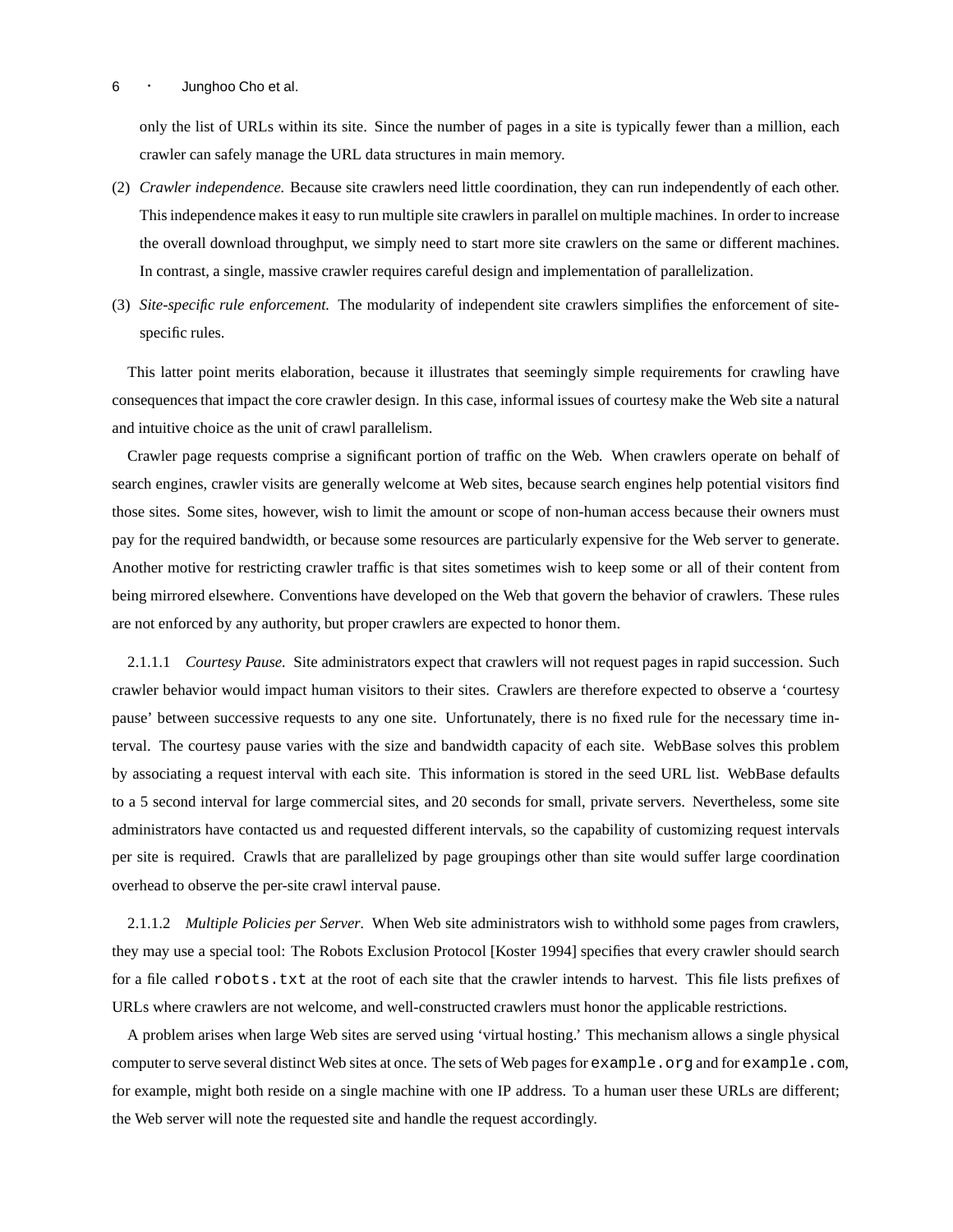## Stanford WebBase Components and Applications • 7



Fig. 4. Coverage issue of site crawlers

For crawlers, however, the situation is complicated by the fact that multiple aliases are also often registered for a *s*ingle site. The URLs http://example.com/ and http://www.example.com/, for example, might refer to a single site, not to two sites as in the example above. Crawlers must recognize when two names map to a single site in order to avoid crawling that site twice, while at the same time treating the names of multiple virtual sites as distinct, even though they too refer to one IP address.

An unsophisticated crawler would not distinguish between the above two multi-name cases and blindly conflate multiple URLs that resolve to one IP address into a single site. This crawler would subsequently retrieve "the" robots.txt file and honor it. This behavior overlooks that example.org and example.com might each maintain their own robots.txt file. WebBase addresses this problem by probing each hostname for the existence of a robots.txt file, and comparing them, before concluding that two hostnames refer to a single site. It would be prohibitively expensive to perform this analysis every time before retrieving a page. The site granularity for parallelism makes the analysis of aliasing and of robots.txt files much simpler.

2.1.1.3 *Objections to Deep Linking.* Finally, many alternatives to site granularity parallelism would register to site administrators as "deep linking." A deep link into a site refers to a page other than the site's root page. Some sites generate revenue by presenting advertisements on their root page, and therefore discourage deep linking. They prefer visitors to navigate down into the site, starting at the root page. Using sites as the granularity for parallelism makes it easy for a crawler to avoid entering a site via a deep link.

One drawback of the site-based crawling approach is the *locally-isolated page problem*. Since site crawlers do not follow the links to pages on other Web sites, the overall crawl may completely miss some pages. Figure 4 illustrates this problem. Two Web sites  $S_1$  and  $S_2$  are downloaded by site crawlers  $C_1$  and  $C_2$ , respectively. Because the page d is reachable only through the link from site  $S_2$ , the pages d and e will not be downloaded by either crawler.

In order to download these missed pages over time, WebBase can use the snapshot of the Web that was obtained in a previous crawl. In this approach, if a page in the previous snapshot of the Web contains a link to page  $d$ , but the page  $d$  itself does not exist in the snapshot,  $d$  is added to the seed-URL dispenser for the next crawl.

2.1.2 *Alternatives for Implementing Crawl Parallelism.* One approach to implementing the conceptual design above is a *process-per-site* design. This design runs each site crawler as a process, which sleeps to ensure proper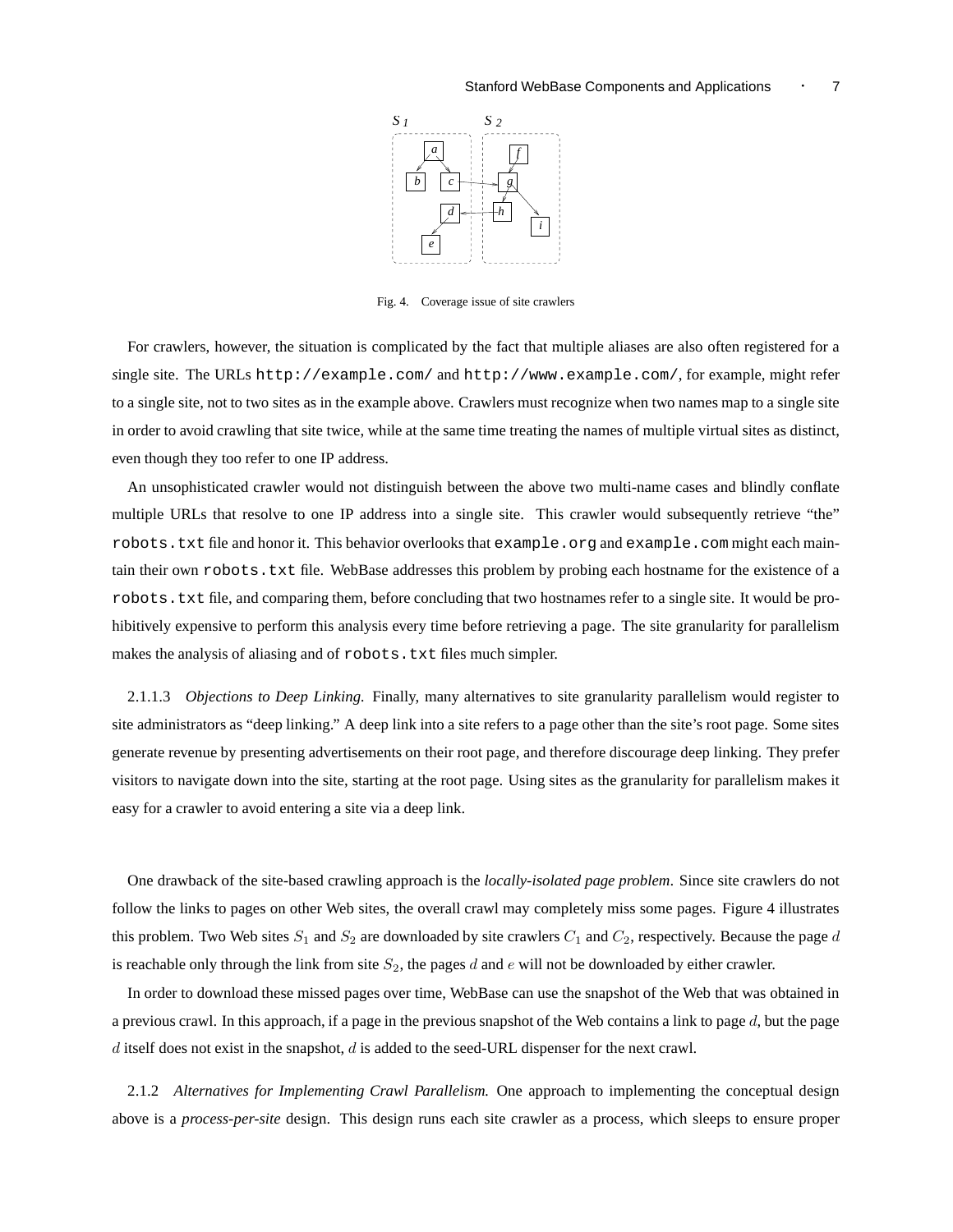### 8 · Junghoo Cho et al.



Fig. 5. Crawling multiple sites in a single process

request spacing. This design offloads parallelization management to the operating system's process scheduler. On the other extreme, the *single-crawl-process* design packs all of the site crawlers into a single process and manages request spacing as part of an event loop. In this design the loop generates successive page request events to sites only after the proper courtesy pause has been observed. This implementation approach is shown in Figure 5.

The figure shows two crawlers running within a single process. In contrast to the conceptual design of Figure 2, the single-crawl-process implementation introduces a timer before the page URL retrieval from URLsToVisit. The timer enforces the delay before each page request. The central event loop manages the loops of the asynchronous crawlers.

WebBase implements a hybrid approach of the single process and the process-per-site designs. Each crawler runs as its own process as in the per-crawler design, but as in the event loop model, multiple sites are crawled simultaneously within each process.

We will show below that this mixture of both approaches offers a good tradeoff between the approaches' design characteristics. Below, we describe the advantages of each approach separately, then we explain how WebBase blends the two designs. An exposition of the performance issues follows.

| Single crawler process         | Multiple crawler processes     |  |
|--------------------------------|--------------------------------|--|
| Avoids process limits          | Can crawl on multiple machines |  |
| Lower URL-seed-dispenser load  | Degrades gracefully            |  |
| Efficient resource utilization | Fast event loop                |  |

Table I. Some Parallelization Tradeoffs

In Table I, we enumerate the following design characteristics in favor of a **single-process solution**:

2.1.2.1 *Avoids process limits.* At the time of our initial development, the Linux environment, for example, supported only 1024 simultaneous processes. Such operating system specific limitations do not affect the single-process solution.

A single process is also easier to manage than multiple parallel ones when we need to monitor or control the crawl's rate of progress. With the crawl spread across multiple processes an individual crawler is more difficult to locate when it needs to be paused or stopped.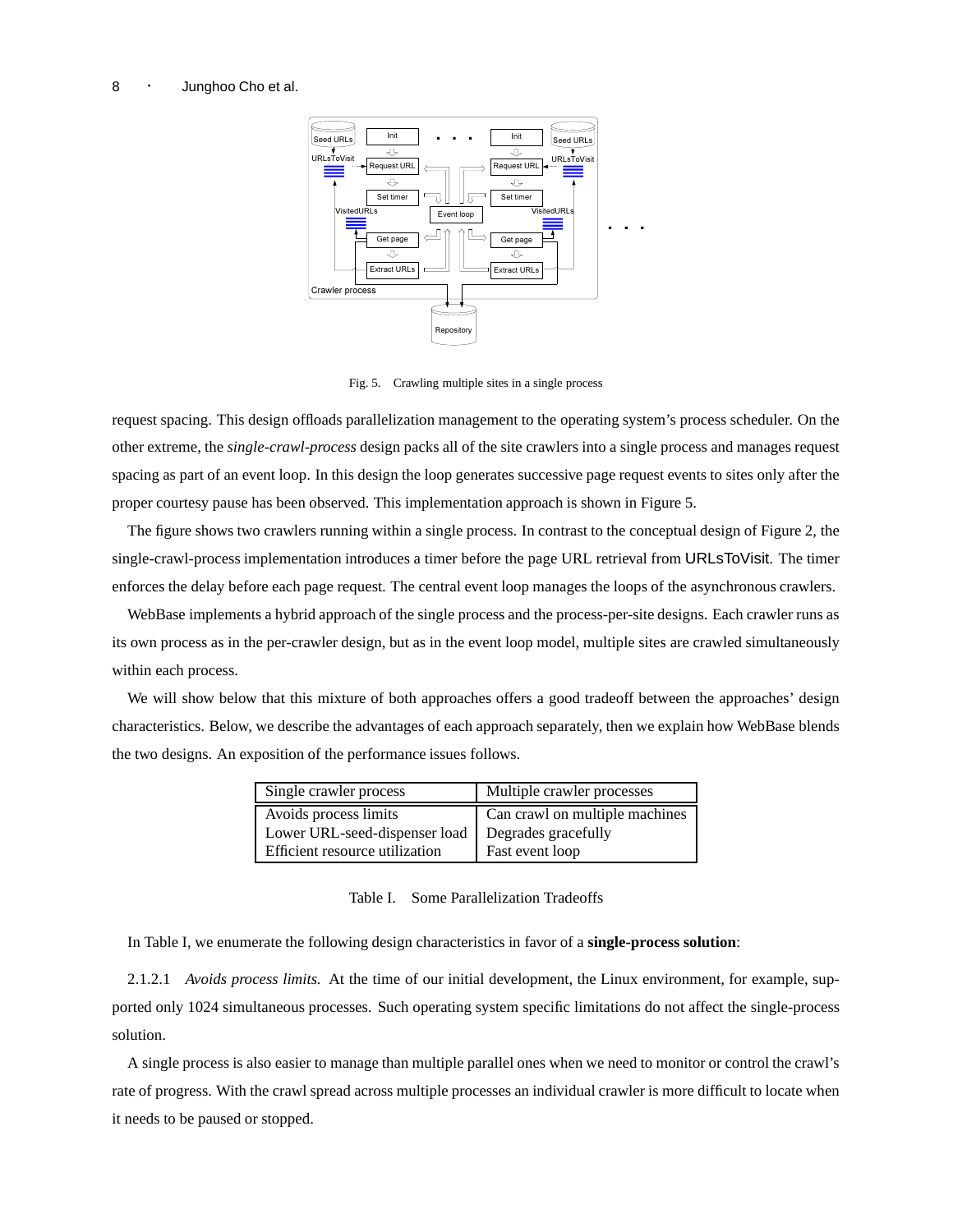2.1.2.2 *Lower seed-URL-dispenser load.* With multiple processes, the load on the seed-URL-dispenser database is less controlled than in a single-process solution. Each parallel crawler process will issue an independent request for a new site's FQDN at unpredictable times. In a single process, by contrast, only one Web site is "complete," and requires replacement, at any one time. Therefore, using a single process serializes requests to the seed-URL-dispenser database. Such an access pattern induces a more efficient use of the seed-URL-dispenser database, as it helps avoid transaction conflicts (and subsequent rollbacks). Conflicts arise during transactions whenever two crawlers try to claim the next Web site to crawl at the same time. Serial access also reduces database server overhead in maintaining its (smaller) connection pool.

2.1.2.3 *Efficient resource utilization.* If we use many processes, we incur higher process-switching overhead in the operating system. Also, we incur more memory overhead: Each crawler must maintain its own file descriptors and buffers for its page repository and other I/O, as well as its own sockets to receive commands during its execution. Any singleton data structures in a crawler process must also be cloned in each crawler. The resulting larger memory footprint of multiple processes may hurt the CPU's cache hit rate as it switches from process to process.

## In favor of a **multi-process solution** we find the following:

2.1.2.4 *Can crawl on multiple machines.* Only separate crawler processes can run on separate (shared-nothing) machines, making it possible to spread the crawling load across a network.

2.1.2.5 *Degrades gracefully.* The more distinct crawler processes we use for a crawl, the less data we lose should a crawler process fail. When a crawling process crashes, we lose its in-memory information for every Web site that it is crawling, including URLsToVisit and VisitedURLs.

Without this partial state, we cannot easily tell a different crawler process to "pick up" where a prior crawler process left off. So we either have to recrawl the sites that the crashed crawler was crawling (loading those Web servers excessively); read and analyze a large tail of the crawler repository to reconstruct the relevant partial state (which requires special-case roll-forward code, and a lot of disk activity every time a crawler process crashes); or give up on whatever portions of the affected Web sites have not been crawled. By using separate site crawlers, we can afford the latter crash recovery strategy: any one site crawler only loses operational data for a single site.

2.1.2.6 *Fast event loop.* An implementation fact also weighs in on the side of a multi-process solution: There is a drawback to placing many Web sites in an event loop using a (necessarily large) select(2) or poll(2) call. Each HTTP connection to one of the sites being crawled is represented by a file descriptor. When the event loop is notified that some number of the file descriptors is ready, it must examine each of the file descriptors to determine which of the (possibly many) descriptors are ready for access. This overhead increases with the number of Web sites being crawled in one process.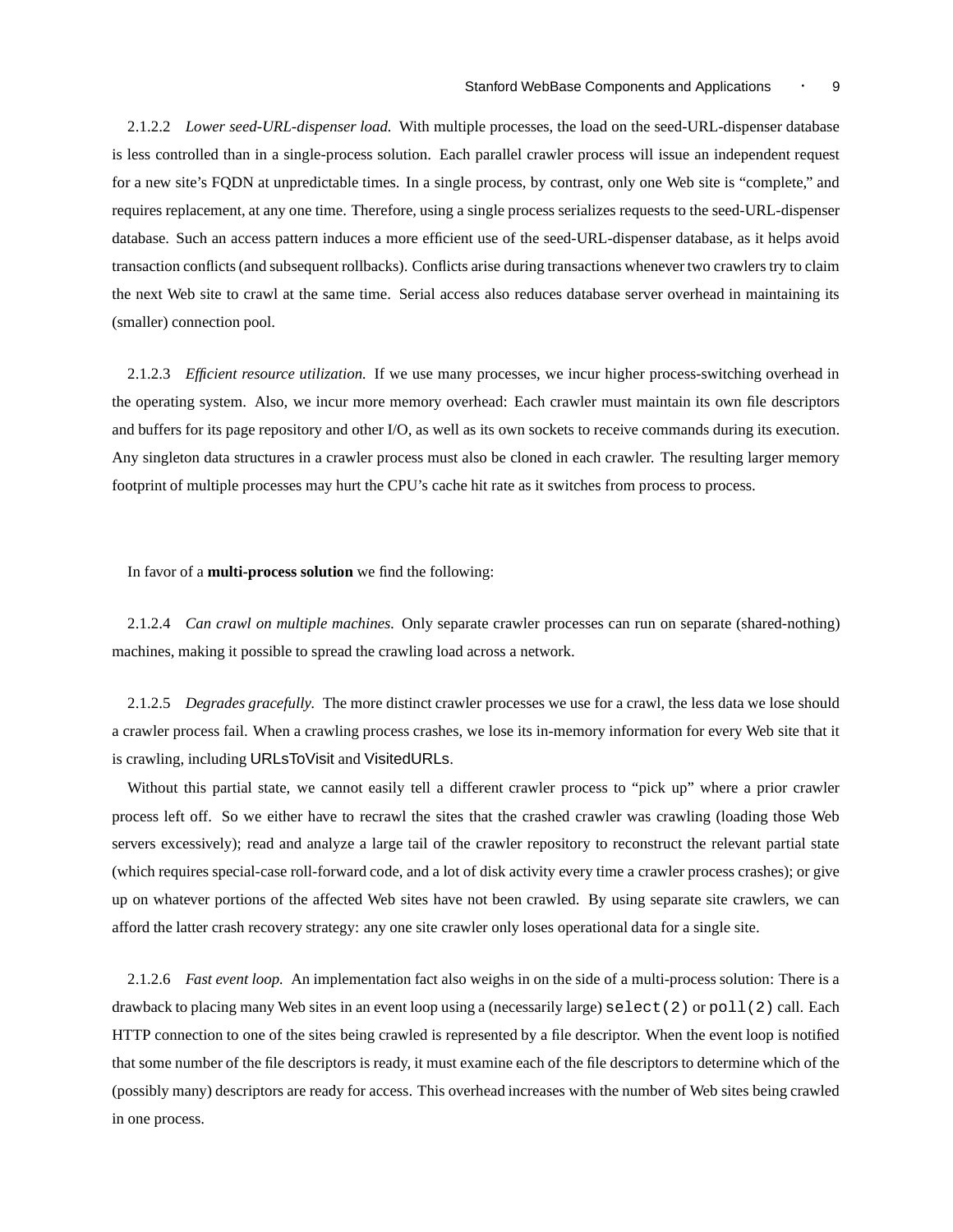

Fig. 6. Throughput of processes versus event loop (zoomed view of Figure 7)



Fig. 7. Throughput of processes versus event loop

In Figures 6 and 7, we quantify the performance tradeoff between the many-process and single-process approaches to crawling numerous sites concurrently. For each point in the figures, we crawled 100 sites simultaneously, varying the number of processes for each of those crawls. Therefore, since we kept the total number of crawled sites constant, the number of sites that each process was responsible for varied.

We executed this experiment on a dual-processor 2.8GHz Xeon with 4GB RAM and gigabit Ethernet running Red Hat Linux 8.0.<sup>4</sup> "Total CPU utilization" in the discussion below is therefore out of 200% maximum for both processors.

In Figures 6 and 7, we plot CPU utilization against the amount of Web data that is fetched per second; Figure 6 shows a subset of the data points in Figure 7 in detail. Each point in the figure documents the result of one experimental condition. For example, the point marked "[2x50]" is the result of simultaneously crawling 100 sites by running two processes, each responsible for collecting fifty sites.

We (crudely) measured CPU utilization by observing all CPU time that the Unix command  $top(1)$  did not consider idle during the crawlers' run. This measure includes a slight inaccuracy in that it includes CPU cycles that serve top

<sup>4</sup>Linux 2.4.18-14bigmem and the local version of gcc "2.96"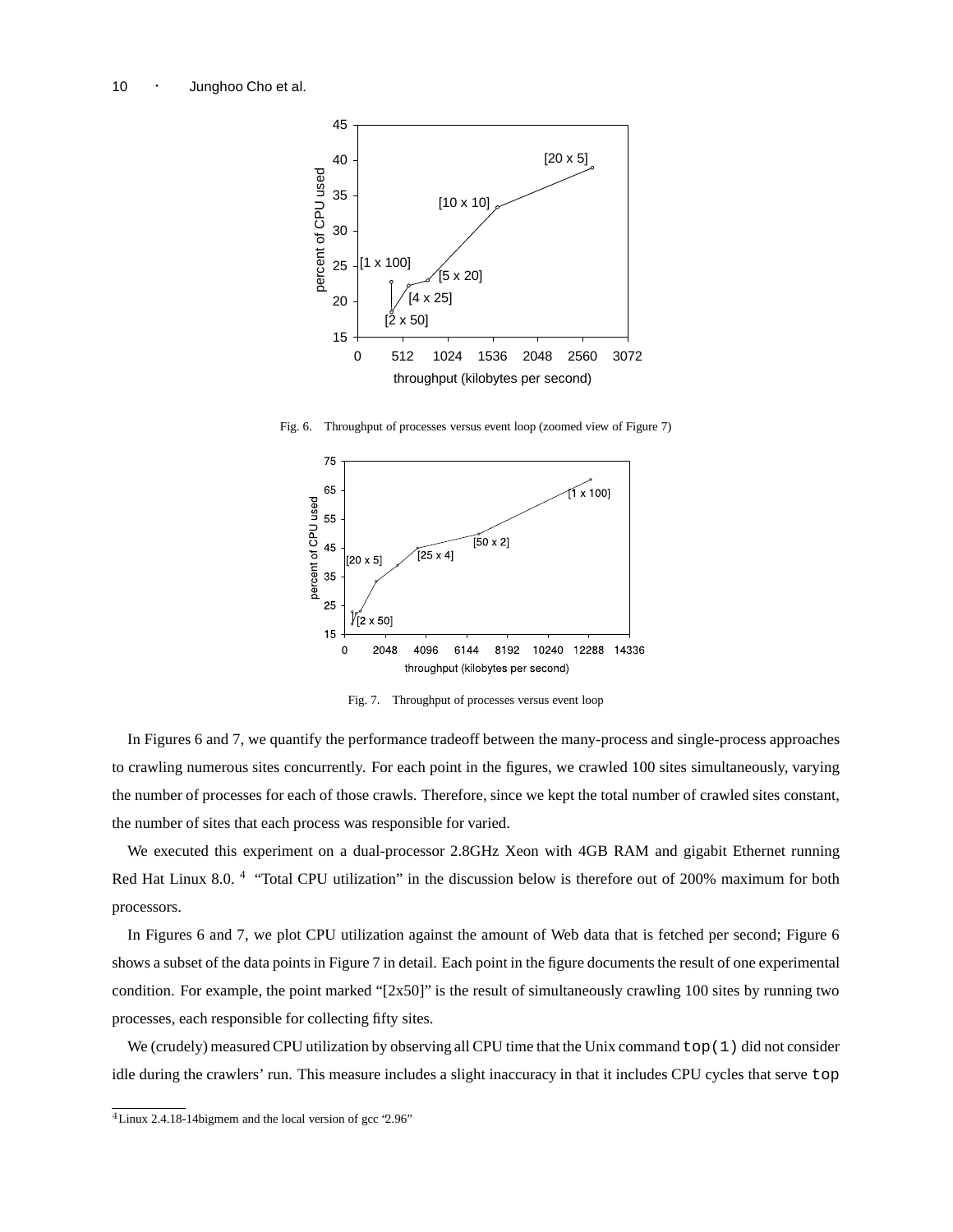itself, but no other significant work was being performed on the machines at the time of measurement. We chose this measure instead of simply adding up the CPU time explicitly charged to the crawler processes, because we wanted to include the CPU utilization for all supporting activity for the crawlers, such as that of the seed-URL-dispenser database.

Because of the varied disk configurations available for use on systems where the crawler might run, we avoid measuring the CPU usage (loss) of disk activity by having the crawler not write its pages to disk. Instead, the crawler performs all the motions of writing to its repository, from creating directories for each Web site to compressing the individual Web pages. Then, the crawler omits the final step of writing the compressed pages to disk. As a result, we are able to measure the CPU consumption and performance of the crawler's own operations, rather than that of its local file system.

A point in the result space therefore shows how much the two CPUs need to participate in the crawl, and how much throughput is achieved for the point's respective process-to-site ratio.

For the experimental condition "[2 x 50]" we see along the vertical axis that 18.5% CPU usage, out of 200% available on the dual-processor machine, is required. Along the horizontal axis, we see that this configuration fetches about 386 kilobytes per second. Using these result values we can determine that each percent of consumed CPU contributes, on average, to 20.8 kilobytes/second of throughput.

Qualitatively, points towards the right of the graph and close to its bottom indicate good system utilization. The configuration to the left of  $[2 \times 50]$ , one process crawling all 100 sites, causes a relatively high CPU load while achieving comparable throughput; therefore, it is not an efficient system configuration.

At [2 x 50] a minimal involvement by the CPUs is required. For this configuration the overhead that is "wasted" for OS context switches and event loop management is minimized. Beyond this point an increase in the number of processes does yield increased throughput, but at the cost of increased overhead.

In practice we operate WebBase at 10 processes, each crawling 50 to 100 sites in round-robin discipline. These numbers arise because the above experiments still do not model the whole operation. As described, we carefully constrained the number of variables for the experiments. The operational system functions under two additional constraints: the gathered data needs to be written to the storage subsystem, and we must share access to the Internet backbone with the rest of the University. Empirical evidence leads to the optimal [10 x 50/100] operating point.

The variance of 500 (10 processes \* 50 sites/process) to 1000 (10 processes \* 100 sites/process) simultaneous sites comes about as follows. When all processes operate with a minimal acceptable courtesy pause, no additional throughput is gained by adding simultaneous sites beyond 500. However, we lengthen the pause for small sites, because their servers tend to be weaker. Our seed list is consequently arranged such that small sites are collected late in the crawl. At that point we dynamically add sites to crawler work loads.

## 2.2 Resolving Domain Names In Seed-URL Dispenser

The URL seed list that the dispenser feeds to the crawlers is large and growing after every crawl. The WebBase seed list contains hundreds of thousands of seed URLs. As described so far, each entry in the seed list contains only the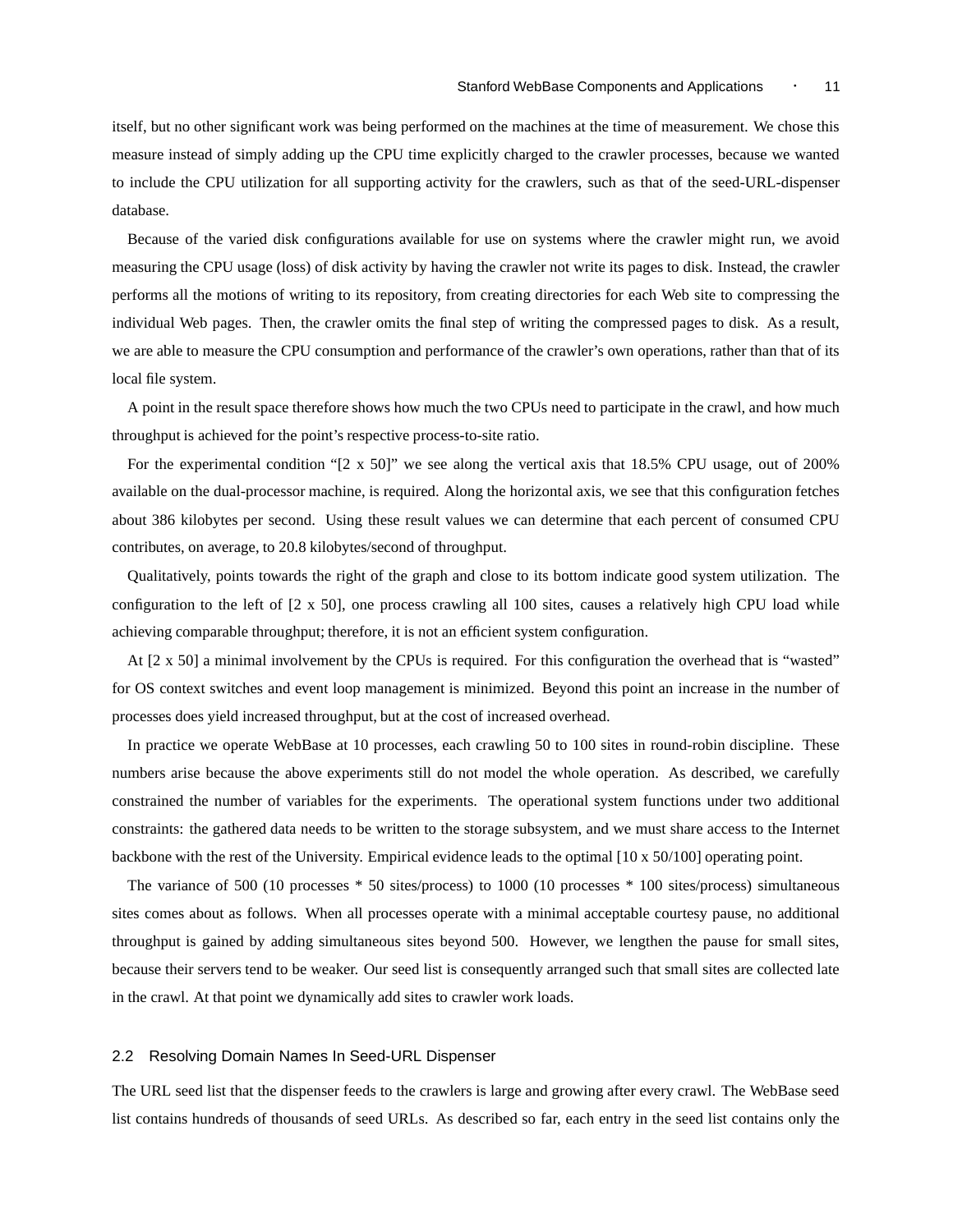entry's respective URL, and therefore the hostname of the corresponding Web site. However, when a page is actually fetched at runtime, the respective Web server must be accessed by its IP address. Every URL in the seed list must therefore at some point be resolved to some server's address. This resolution is accomplished with the help of Domain Name System (DNS) servers, which reside on the Internet. These servers receive domain name requests and return the corresponding IP addresses.

One solution to resolving the URLs in the seed list would be to have the crawlers behave like a human Web surfer would. During human surfing activity, URLs are resolved on demand when needed. Unfortunately, for the large number of IP lookups that a WebBase-scale crawling operation requires, name resolution is a significant, performanceimpacting activity that precludes such a simple approach.

A number of issues arise when trying to resolve seed domain names at runtime. Because of the way name service works, a high name server load can cause DNS requests or their responses to be dropped on the network. This happens because DNS servers usually operates over a network link that does not guarantee delivery (UDP), rather than the higher overhead transport control protocol (TCP), which guarantees that it either successfully delivers a packet, or notifies the sender.

If a DNS request or response is dropped, the operating system's resolver code will need to time out before reporting the loss. This means that a name resolution call at crawl time will block a crawler process from making progress on *any* Web site for a significant time whenever any DNS lookup fails.

In addition, most existing implementations of the name resolution function (gethostbyname(3)) have small memory leaks, which become a significant problem when the crawlers perform name resolution repeatedly over a long time.

Furthermore, resolving site names during the crawl makes it more difficult to start a crawl initially. All crawler processes begin by trying to establish connections to all the Web sites they plan to crawl. This synchronized, massive name lookup demand can grossly delay the system reaching a steady state. Even if DNS resolution were performed over a perfectly reliable network, the lookup introduces a significant delay that would interfere with crawling.

WebBase therefore resolves the entire seed list before the start of each crawl. This approach adds a new and long step to be carried out before a crawl can begin. For example, we took over three days to resolve 310,000 FQDNs in advance, at a DNS load that still drew attention from our observant network administrators. By resolving domain names in advance, though, we are able to control the tradeoff between lookup time and DNS server load. Also, we are able to perform basic detection of multiple Web site aliases pointing to the same Web site, and thus avoid crawling the same Web site repeatedly under different hostnames (e.g. stanford.edu and www.stanford.edu).

Of course, converting names into addresses in advance also carries the risk that if the IP addresses are not used promptly, they could be changed between the time they are found and the time they are used. We therefore repeat the resolution process from time to time.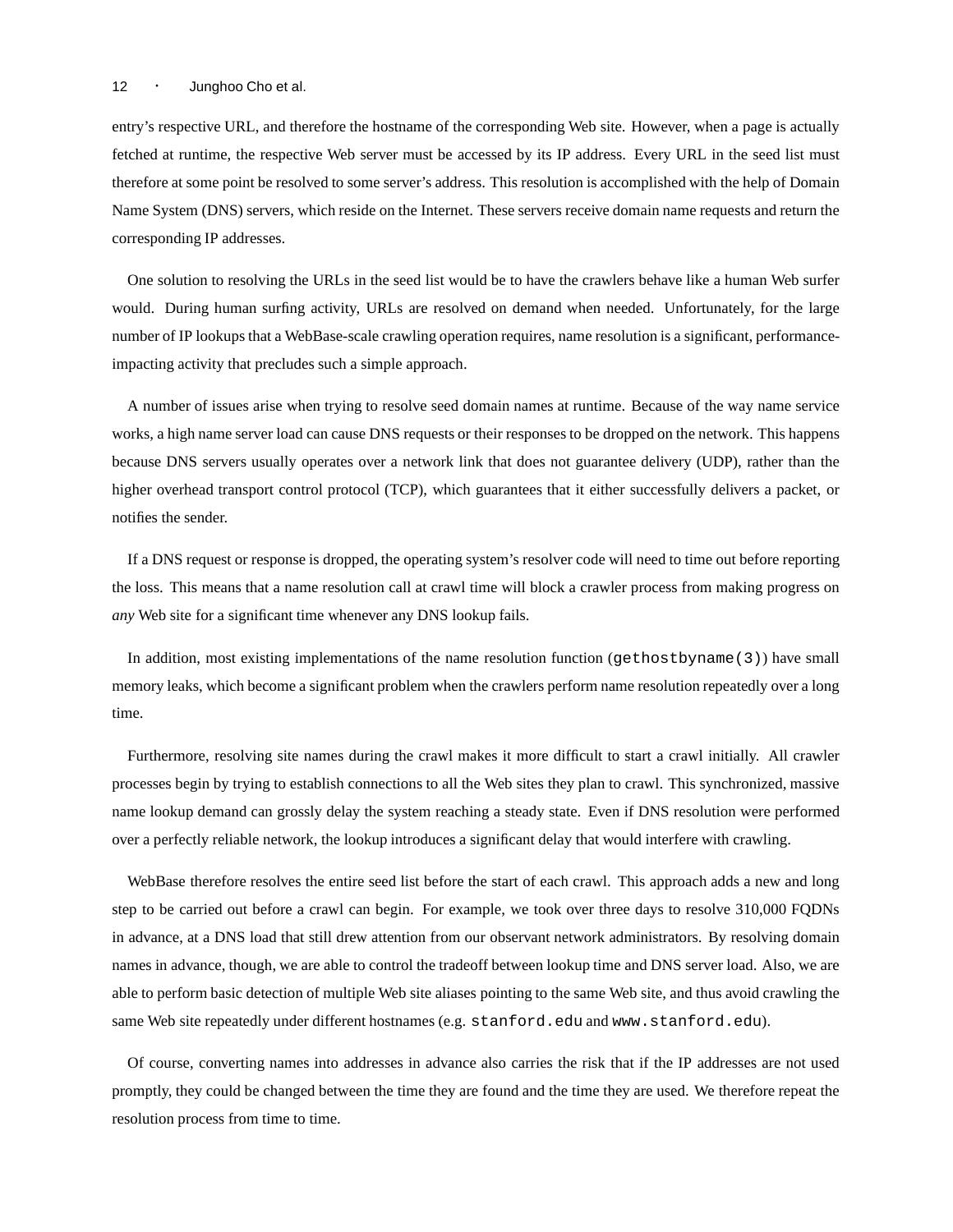

Fig. 8. Crawler CPU usage. Measurements taken when each process crawls 100 sites simultaneously. Point [5, 70] therefore indicates that crawling 500 sites concurrently via 5 processes requires 70% of one CPU.



Fig. 9. Crawler throughput for many processes

# 2.3 Crawler Performance

For the following performance experiments we crawled HTML text pages only. The page sizes averaged about 18,000– 19,000 bytes each. The crawler can, of course, collect other resources such as images as well.

We found that our crawler scales close to linearly up to the limits of our CPU, as shown in Figure 8. In the figure, we plot the CPU usage of our crawler processes, each crawling up to 100 sites concurrently. In Figure 9, we plot the corresponding throughput of the crawler processes, in bytes (left vertical axis) and Web pages (right vertical axis). Figure 8 shows that we add processes until their CPU usage approaches the 200% limit of the dual-processor machine.

For example, when we were running five concurrent crawler processes, they consumed 70% of the first CPU while crawling 500 sites concurrently, and gathering over 3.25 megabytes per second of HTTP data.

Starting at the lower-left of Figure 8, with one crawler process, we are able to keep adding crawler processes until we reach 15 processes before we consume all of the CPU available in the system. We are then able to continue adding crawler processes up to 20 at the upper right, collectively crawling 2000 Web sites concurrently. Even though we introduce CPU contention for the individual crawler processes when we reach concurrency of 15 processes, we continue to gain crawl throughput (Figure 9); as we can see, the crawl speed scales up well, allowing us to reach 50 megabytes per second, or 3000 Web pages per second, in this configuration.

Once we reach 20 simultaneous crawler processes, we are still able to add more crawlers to the system, but in this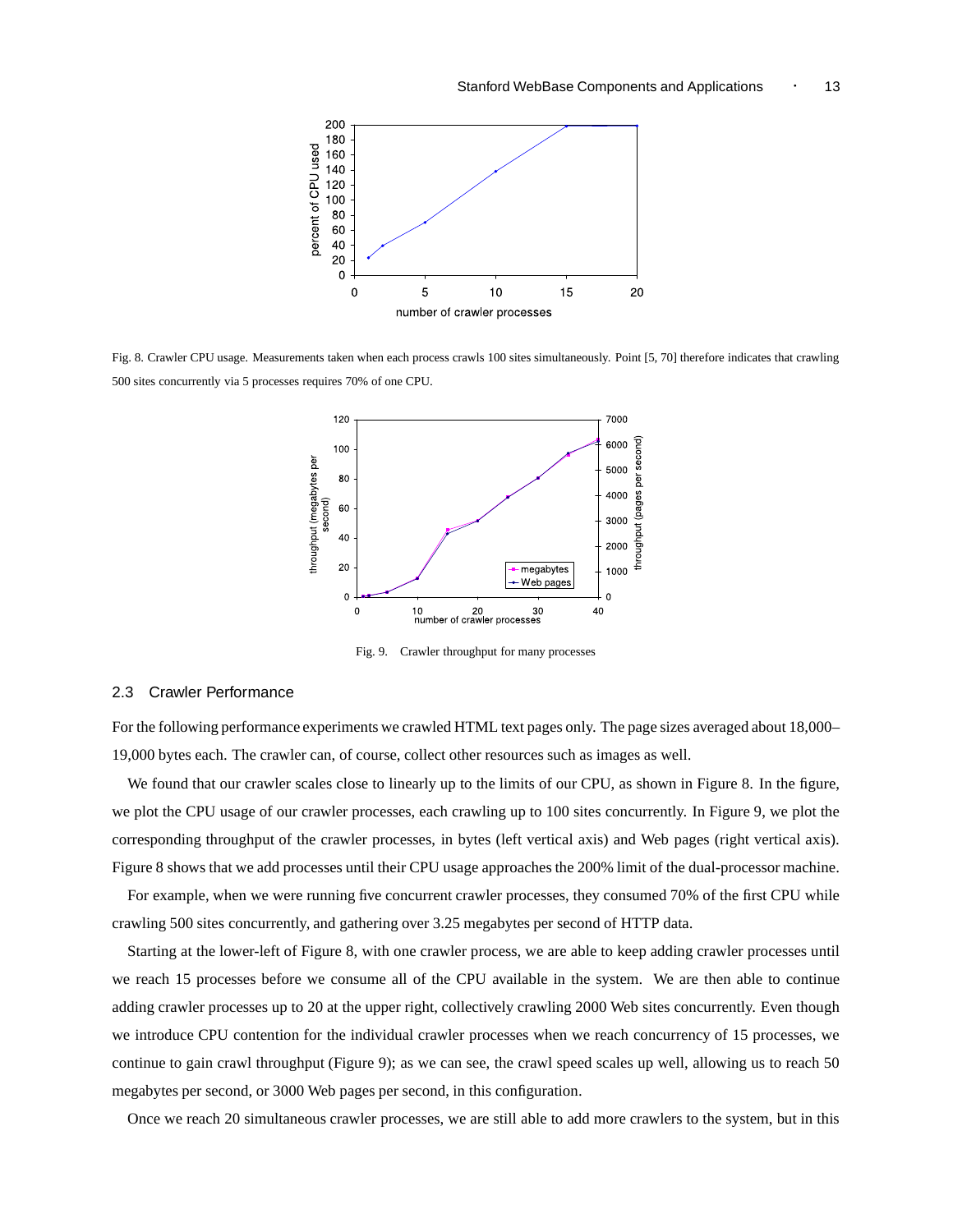

Fig. 10. Crawled sites for many processes

scenario, there is no longer enough CPU time for the database to ensure that the crawlers maintain a collective 2000+ independent Web sites to crawl. The database simultaneously loses more CPU time to other crawler processes and is expected to service requests for more of them. We see the effect in Figure 10, which shows the number of Web sites the crawler is able to crawl concurrently given the number of crawler processes running. For example, running 30 crawler processes with our configuration (100 Web sites per process) should yield a crawl of 3000 Web sites concurrently (as shown in the dotted line), but the crawler is actually only crawling 2651 Web sites at the same time (as indicated by the solid line).

We see the crawler's throughput behavior in this scenario in Figure 9. Though the number of Web sites crawled per process begins to fall after we start consuming all the CPU, the crawler's throughput continues to grow about linearly. For example, with 40 crawler processes, we are able to fetch over 111 million bytes per second of HTTP data (not counting TCP/IP overhead) from 3151 Web sites simultaneously. For comparison, gigabit Ethernet has a theoretical maximum throughput of 125 million bytes per second.

## 2.4 Crawler Design Summary

While the conceptual operation of Web crawling is simple, the following experiences from designing and implementing an operational crawling facility are noteworthy:

2.4.0.7 *Parallelization—Content Granularity:.* "Sites," as defined by the set of pages that share one fully qualified domain name, are a convenient unit for crawling parallelism:

- —A site usually operates in a homogeneous physical environment. Appropriate courtesy pauses, or the total number of pages to collect from a site, are therefore usually consistent for all the pages within one site.
- —Individual sites are usually governed by a single set of administrative policies, especially pertaining to the location of pages that are not to be crawled.
- —A single human site operator is usually the contact point for an entire site should technical problems lead to the need for human intervention.

However, the practice of virtual hosting, which has a single physical environment supporting multiple sites, adds complexity to site-level granularity. Multiple virtual sites are often also governed by different administrative policies,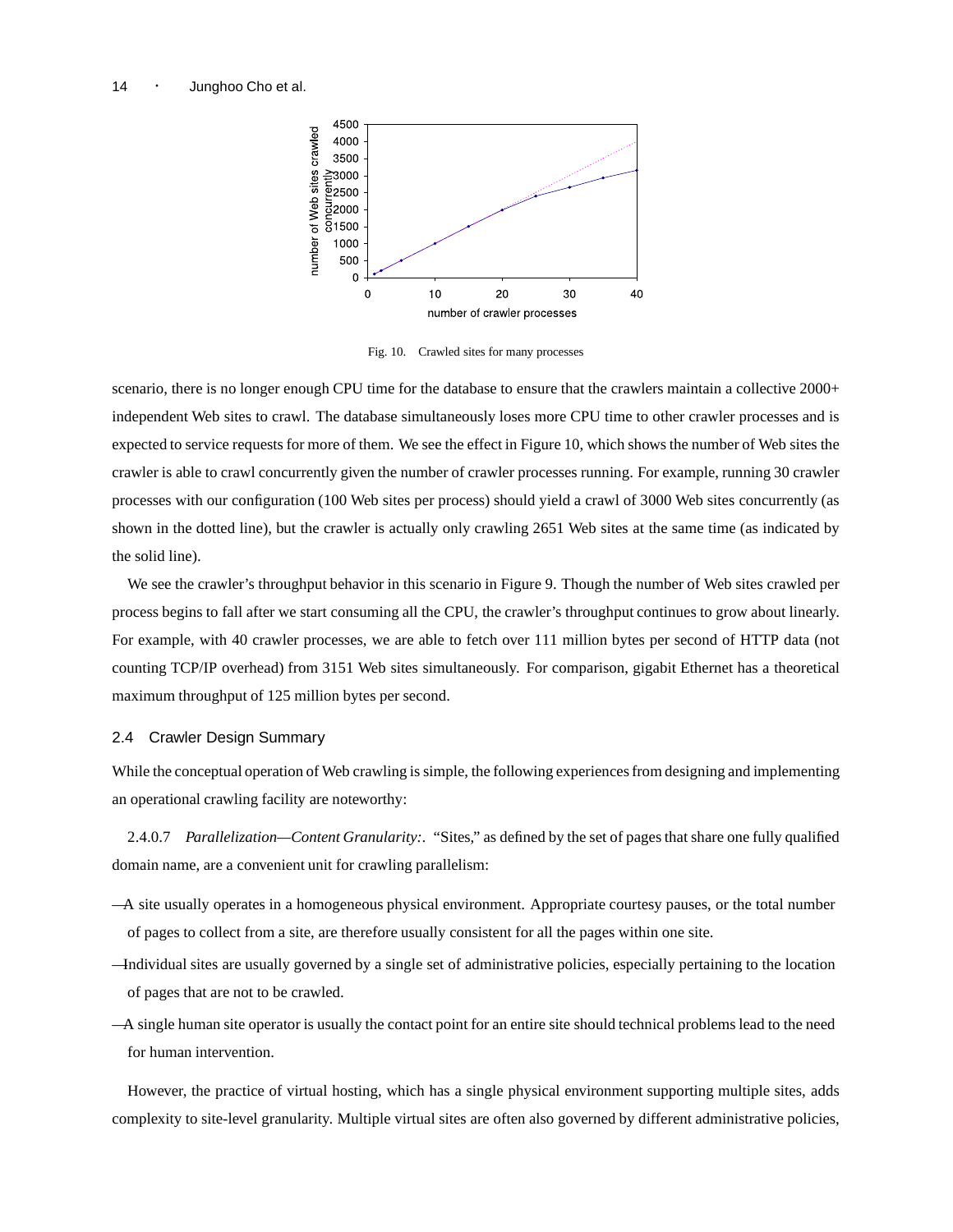all of which must be accommodated.

2.4.0.8 *Parallelization—Implementation:.* Parallel crawlers can be implemented by starting multiple processes for different sites or by crawling multiple sites within a single process. A hybrid approach of these two is optimal. Throughput gains level out at about 500 simultaneously crawled sites because of disk contention, unless additional machines are deployed.

2.4.0.9 *Issues of Courtesy:.* Crawlers must be able to accommodate a wide range of site policies. Some of these policies are captured in a file called robots.txt by convention. The need to observe courtesy requirements has a strong impact on the design of a crawling facility.

## 3. INDEXING

The *Indexer* and *Analysis* Modules (see Section 1) are reponsible for building and maintaining the indexes that support queries over WebBase. The *Indexer* module builds three basic indexes: an *offset index*, a *text index*, and a *link/graph index*. The offset index records the physical location (or "offset") of each Web page in the containers (very large files) in which WebBase stores compressed pages. The pages are concatenated within the containers, with special separators in between. This index enables random access to an arbitrary page in the repository (e.g., retrieve the page corresponding to the URL http://www-db.stanford.edu/db\_pages/projects.html). The text index enables content-based retrieval, using an inverted index to support keyword searches over the repository (e.g., retrieve pages containing the keyword "WebBase"). Finally, the link index supports link-based retrieval (e.g., retrieve the set of pages that page  $X$  points to), by compactly representing the subgraph of the Web induced by the pages in the repository.

Using these basic indexes and the pages, the *Analysis* module builds a variety of other derived indexes. For instance, using the link index and the iterative algorithm described in [Brin and Page 1998], the analysis module computes and stores the PageRank of each page in the repository (the PageRank index). Similarly, by combining link information with the textual content of the pages as described in [Haveliwala et al. 2002; Haveliwala et al. 2000], the analysis module builds a similarity index that maps each page to a set of "similar" pages.

## 3.1 Design Approach

To deal effectively with the massive scale of the Web, we have designed new build schemes and representation structures for many of the indexes used in WebBase. Our designs are characterized by the following:

- —*Index Build Parallelization and Distribution.* The scale of the Web often precludes the direct adaptation of simple sequential index-building schemes that perform well for smaller sized data collections (e.g., a collection of a few million documents or a graph of a few thousand nodes). Schemes that actively parallelize and distribute the computation can result in large savings in cost and index-build time (e.g., the parallelization scheme described in Section 3.2).
- —*Compression and Caching of Index Structures.* Many indexes over Web collections are too massive to fit in main memory. Therefore, index compression (to squeeze larger portions of the index into main memory) and caching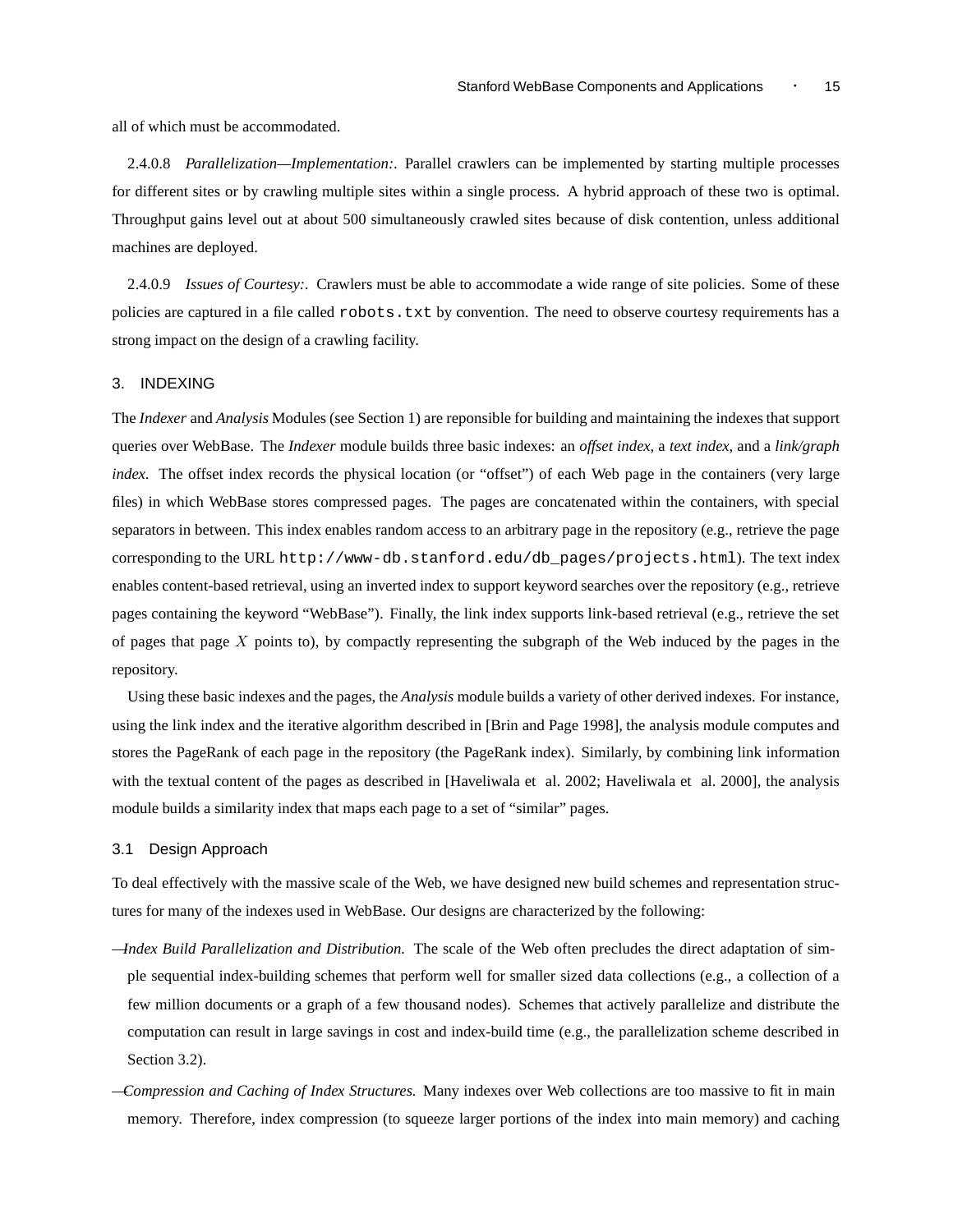are crucial for reducing index access times. Compression techniques that exploit unique characteristics of Web data are particularly effective (see, for example, [Raghavan and Garcia-Molina 2003], and other methods referenced in Section 5).

—*Index-specific Page Identifiers.* While a global page identifier is necessary to allow interoperability of indexes <sup>5</sup> , it is often necessary for each index structure to employ its own index-specific identifiers to minimize access times and index size. While index-specific identifiers require an additional translation map to convert to and from global page identifiers, it has been our experience that the savings in using custom identifiers are worth the extra translation step.

In the following sections, we take up the text index for further discussion. We highlight the techniques employed in WebBase to build efficient and Web-scalable index structures.

## 3.2 Text index

To support text-based retrieval, we build an inverted index over the collection of Web pages in the repository. The size of Web repositories and the need to periodically crawl and rebuild indexes to maintain "freshness" require that we employ a highly scalable and efficient index build scheme. In this paper, we do not discuss the design of our text-indexing system in detail (we refer the reader to [Melnik et al. 2001]) but merely highlight the key features and provide some illustrative performance results.



Fig. 11. Text indexing stages

The WebBase inverted index build system employs a distributed shared-nothing architecture as shown in Figure 11. The inverted index is built in two stages. In the first stage, each *indexer* receives a mutually disjoint subset of pages. The indexers parse and extract postings from the pages, sort the postings in memory, and flush them to intermediate structures (*sorted runs*) on disk. In the second stage, these intermediate structures are merged together to create one or more inverted files.

<sup>&</sup>lt;sup>5</sup>In WebBase, we apply a uniform hash function to the URL associated with each page, to generate a 64-bit global page identifier. Before applying the hash function, the URL is first "normalized" to ensure that equivalent representations of the same URL generate the same identifier.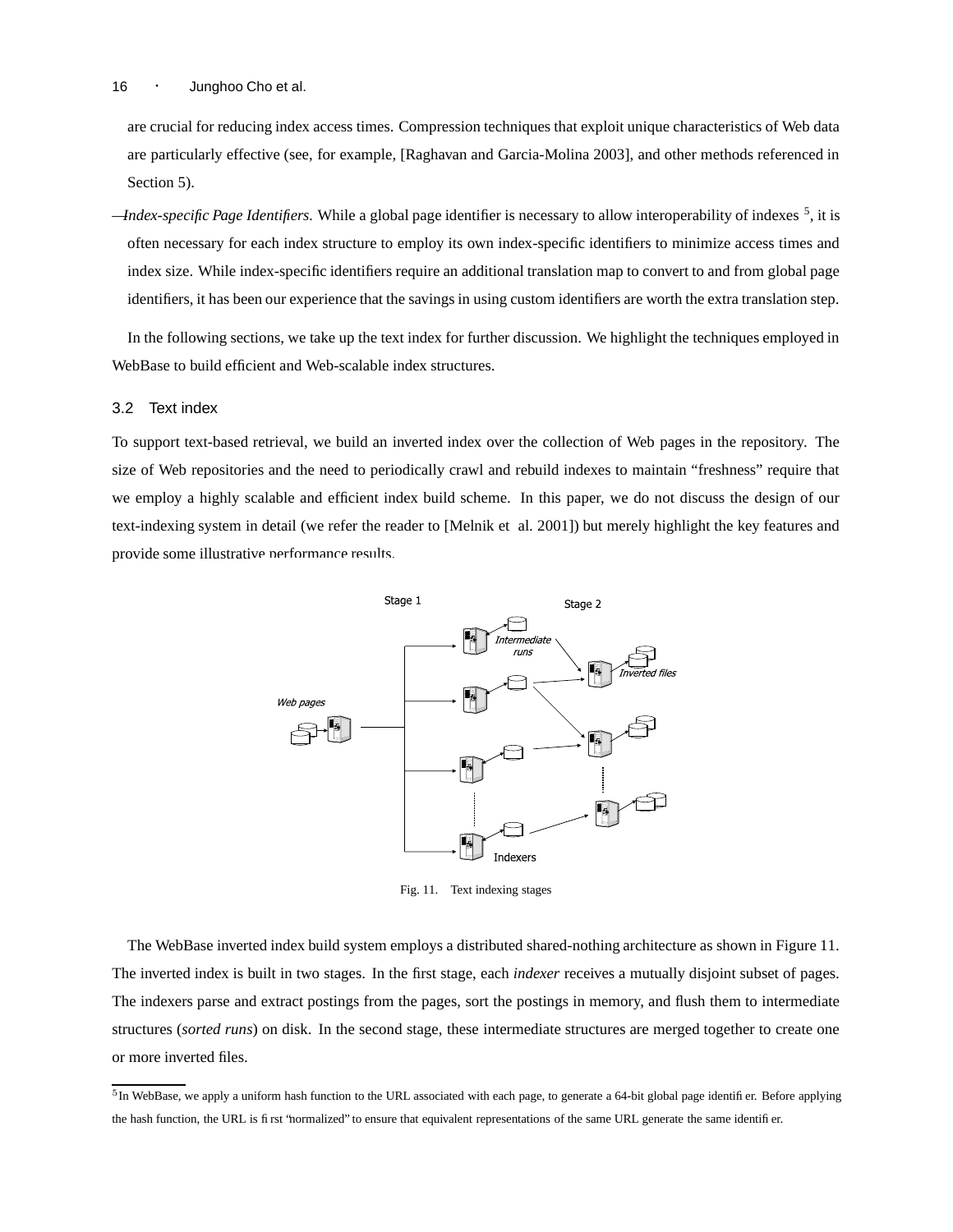

Fig. 12. Performance gain through pipelining

The two key features of our build system are a highly parallel indexer and the use of an embedded database system to store and manage inverted files.

3.2.0.10 *Highly parallel indexer..* We split the process of generating sorted runs into three phases - *loading* (some number of pages are read from the input stream and stored in memory), *processing* (pages are parsed and tokenized to generate postings, which are sorted in-place), and *flushing* (sorted postings are flushed to disk). Our indexer is designed as a multi-threaded software pipeline that uses several buffers in parallel, with each buffer in one of these three phases. We analytically determine an optimal pipeline schedule [Melnik et al. 2001] and configure the indexer to operate according to this schedule. Figure 12 shows how pipelining impacts the time taken to process and generate sorted runs for a variety of input sizes. Note that for small collections of pages, the performance gain through pipelining, though noticeable, is not substantial. This is because small collections require very few pipeline executions and the overall time is dominated by the time required at startup (to load up the buffers) and shutdown (to flush the buffers). Our experiments showed that in general, for large collections in our execution environment, a sequential indexer is about 30–40% slower than a pipelined indexer.

3.2.0.11 *Embedded-database-backedinverted index storage..* We use an embedded database system<sup>6</sup> called Berkeley DB [Olson et al. 1999] to store and manage inverted files. The embedded database provides device-sensitive file allocation, database access methods that include B-trees, and optimized caching, with the advantage of a much smaller footprint compared to full-fledged client-server database systems. However, the challenge is to design an inverted index storage format that fully utilizes the features of the database system. The standard organization of a B-tree based inverted file involves storing the index terms in the B-tree along with pointers to inverted lists that are stored separately. However, such an organization does not fully utilize the caching capabilities of the database system.

We have therefore designed a *mixed-list storage scheme* to efficiently map inverted lists to the *(key,value)* organization of a Berkeley DB B-tree. In this scheme, each key of the database contains a posting, i.e., an (index term, location) pair. Each "value" consists of a number of successive postings in sorted order, potentially including postings

 $6$ An embedded database is a software toolkit that provides database support for applications through a well-defined programming API.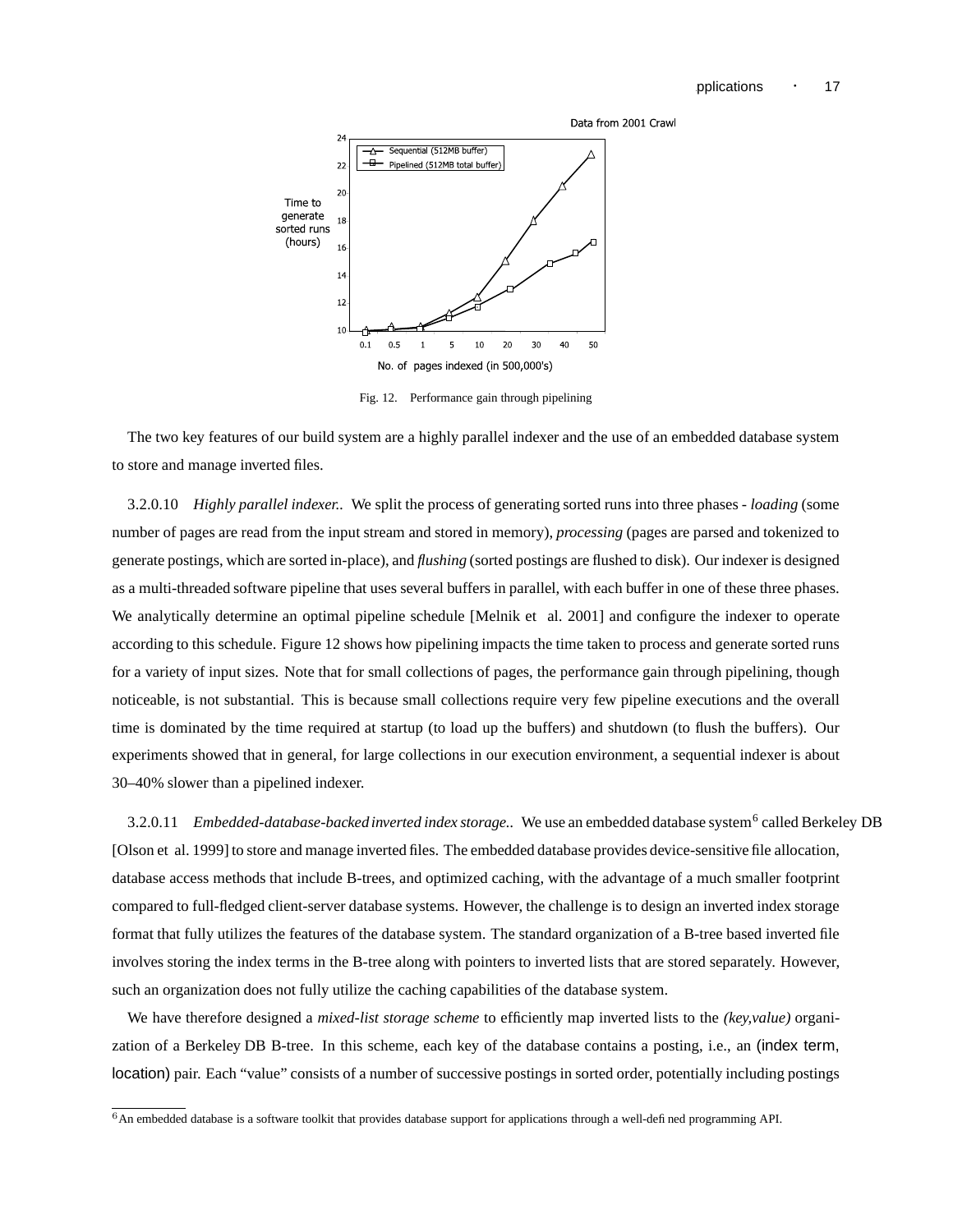that refer to different index terms. The postings in the value field are compressed, and in every value field the number of postings is chosen so that the length of the field is approximately a constant. In [Melnik et al. 2001], we empirically demonstrate that such an organization provides the ideal balance between too many internal pages (very tall B-trees) and too many overflow pages in the database, resulting in very compact inverted indexes.

| Number of pages   | Input HTML size<br>Index size |       | Index size  |  |
|-------------------|-------------------------------|-------|-------------|--|
| (GB)<br>(million) |                               | (GB)  | $%$ age $)$ |  |
| 0.1               | 0.81                          | 0.04  | 6.17        |  |
| 0.5               | 4.03                          | 0.24  | 6.19        |  |
| 2.0               | 16.11                         | 0.99  | 6.54        |  |
| 5.0               | 40.28                         | 2.43  | 6.33        |  |
| 39.0              | 314.18                        | 20.10 | 6.40        |  |
| 119.0             | 964.00                        | 56.39 | 5.85        |  |

Table II. Mixed-list scheme index sizes

Table II shows the size of the inverted index for different collection sizes, assuming only one posting is generated for all occurrences of a term in a page. The table shows that the mixed-list storage scheme scales very well to large collections. The size of the index is consistently below 7% the size of the input HTML text.

|                | No. of postings               | Execution time (in secs) |                      |
|----------------|-------------------------------|--------------------------|----------------------|
| Query set      | (fraction of repository size) | No URL lookup            | Including URL lookup |
|                | 1%                            | 94.8                     | 108.5                |
| $\mathfrak{D}$ | 0.1%                          | 26.3                     | 55.5                 |
| 3              | 0.01%                         | 15.8                     | 53.9                 |
|                | 0.001%                        | 12.9                     | 53.5                 |

Table III. End-to-end query execution times (for 100 single-word queries)

Finally, Table III summarizes the results from experiments to measure end-to-end query execution times when using the index. The experiments were conducted using an inverted index over 119 million pages – the data set corresponding to the last row of Table II. Each row of Table III corresponds to a set of 100 single-word queries. The words for each set were chosen based on the length of their postings list. For instance, each word in query set 1 had a postings list whose length was 1% (as indicated in column 2) of the number of pages in the repository. The inverted index was stored as a set of 5 inverted files on separate disks. All the queries for a set were executed successively, but the index cache was flushed between each set. For each query, the top 20 results, using a ranking function that makes use of cosine and PageRank, were requested. Note that since the ranking function requires access to PageRank and document length, the execution times include the time to access these two indexes. Column 3 lists the time to execute each query set (i.e., the total time for all 100 queries belonging to a set) when only the page identifiers were requested. Column 4 includes the extra step of looking up the URL for each of the top 20 page identifiers. The results indicate that even for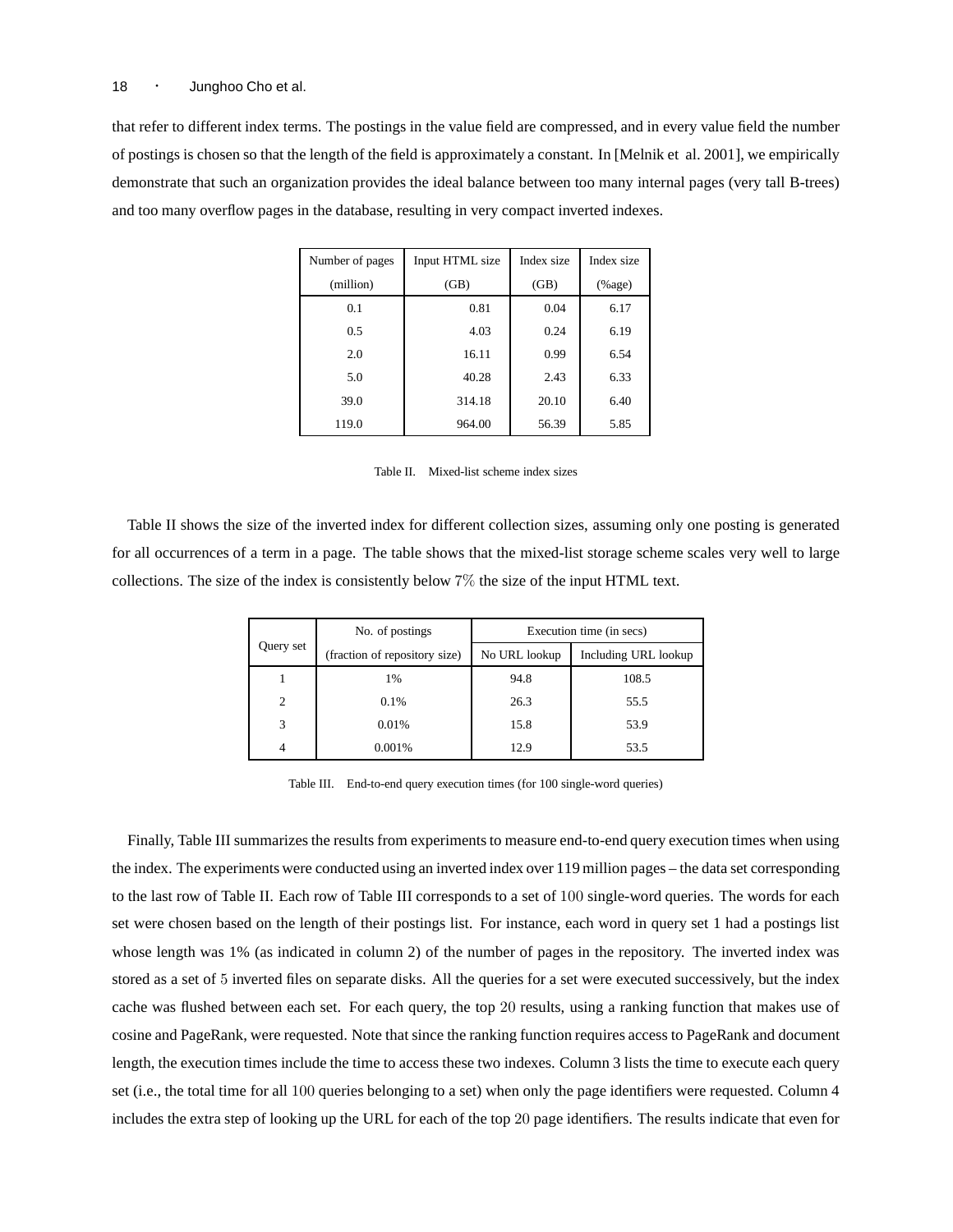queries whose postings contain over a million entries (query set 1), the end-to-end query execution time is just over a second per query.

## 4. WHOLESALE REPOSITORY INTERFACE

Once the effort of crawling has been invested, WebBase enables researchers within and outside of Stanford University to access the collected data 'wholesale.' The requesters thus avoid the complex, slow, and expensive crawling process and can focus on the research for which they require the pages.

To use the Multicast Module researchers obtain an open source client, which they operate on their machine. Through the client a researcher can contact WebBase's Multicast Module across the Internet and request any number of Web pages that the crawler has previously collected (top right of Figure 1). Those pages are returned to the researcher at Internet speeds as a stream that can be stored or analyzed as it arrives. Requesters may ask for all the pages from a particular set of sites, or for any number of pages to be delivered in the order in which they were crawled. A researcher might, for example, index each arriving page and store the resulting index entries, or she might perform automated linguistic analysis on arriving text.

The client to this interface is designed to allow its users to specify Web page processing functions that are called whenever a new page is received from WebBase. The researcher may in fact specify multiple such page analysis functions, all of which are invoked for each arriving page. Beyond this degree of parallelism at the researcher's site, the researcher may request multiple simultaneous Web page streams, each directed to a different machine.

Two traditional designs for an interface to the wholesale service come to mind: a database style interface and a file system interface. Neither is appropriate for the purpose of the Multicast Module. The former would enable, for example, SQL queries, but the data model for the WebBase archive is not relational; nor is it otherwise clearly structured. Creating the illusion of such structure would be expensive and unnecessary for the interface's purpose.

A file system interface would be a closer fit for the wholesale interface. One might think of Web sites in the repository as directories and individual pages within those sites as files. However, this analogy would be misleading. The Multicast Module does not provide random access to individual pages, as a file system would, but to streams. Also, the notion of subdirectories that would be implied by a file system analogy does not apply to the interface and would thus be misleading.

The notion that is closest to our final design for the wholesale interface is the Unix cat command, modified to produce streams of Web pages from one or more Web sites that are delivered across a network. This interface is simple and has been successful.

## 4.1 Distribution Machinery

Figure 13 shows an overview of the wholesale interface to WebBase. The Figure is divided into three portions: on the left is the repository of previously crawled pages. The block on the repository's right (labeled *WebBase Server*) is part of the local WebBase installation. The components within the block implement the combination of the Multicast Module in Figure 1, and its associated API. Further yet towards the right a vertical line represents the network. The portions to the right of this line are located at the remote requesters' site. Each of the two vertically stacked enclosing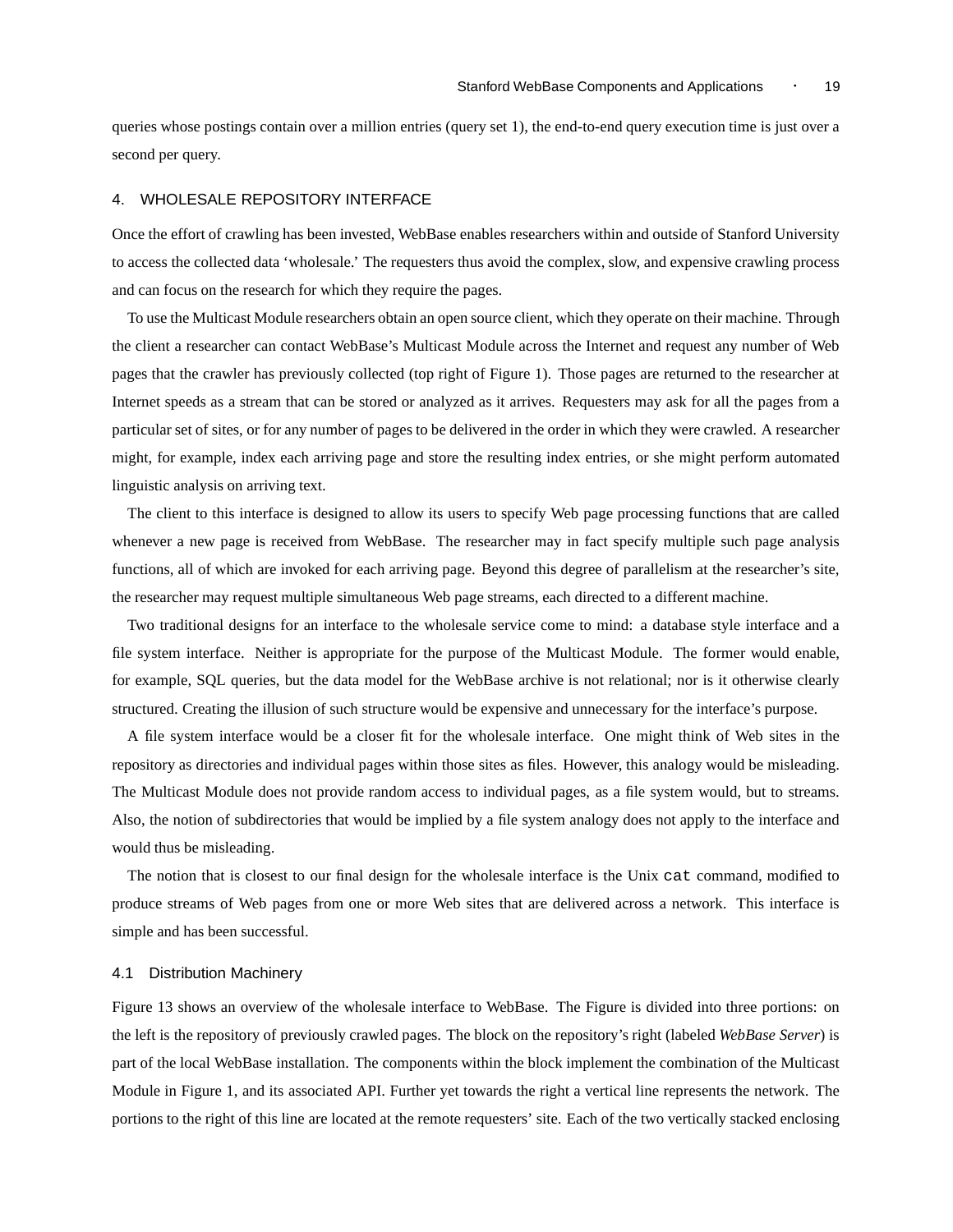blocks on the right, finally, represent one remote requester, *User X* and *User Y*.

We discuss details of these building blocks in the following sections. Note that the only code a requesting client needs to write are the modules called *Handler* on the far right of the Figure. All other code either runs as part of the main WebBase installation or is obtained by the requesting user from the Web and run as-is on his machine.

4.1.1 *Feeders and Distributors. Feeder*s in Figure 13 are processes that convert repository contents into streams of compressed pages. Modules to the right of a Feeder are thereby insulated from the details of repository storage organization. At the heart of the distribution service implementation are a single *Distributor Daemon* process and one *Distributor* process for each feeding requester. Each user contacts the Distributor daemon at a well-known address and port, requesting a stream of pages. Each request can include the name(s) of the Web site(s) to stream out, or have the Distributor stream out each of its Web sites in turn. A maximum number of pages to transmit can also be specified.

The Distributor Daemon launches a Distributor process for the requesting client and returns that Distributor's internet address and port to the requesting client. The new Distributor exclusively serves that client. The Distributor in turn instantiates a Feeder and is then ready to stream pages across the network to its user's machine. The stream follows a pull discipline; clients thereby regulate the stream volume to their needs.

4.1.2 *Parallelization During Delivery.* Inside User *Y*'s block in Figure 13 is a *Client RunHandlers* module. This module is a piece of C code that *Y* has acquired from the WebBase Web site. The module runs as a process within *Y*'s machine and receives the compressed stream from the associated Distributor. Attached to RunHandlers 1 are three *Handler* modules. These modules are written by *Y* and linked to the RunHanders module. Each Handler receives a decompressed copy of every page that travels across to *Y*'s machine. Each Handler may perform a different kind of analysis on the incoming stream. Handlers are deliberately structured very simply. They need only provide a small number of methods that RunHandlers can call. Figure 14 shows the Handlers class that *Y* needs to specialize.

An alternative to this design of multiple Handlers analyzing the stream in real time would be to undertake the (in this case) three analyses after the stream has been received, rather than while the stream is arriving. After all, the processing speed of the slowest Handler determines the speed of the stream, since the Client RunHandlers module pulls pages across the network, thereby exerting back pressure on the channel.

The great advantage of our parallel, runtime stream analysis is that streams do not need to be stored at the receiving requester's site. Consider, for example, one Handler extracting each page's title, the second noting which pages contain the name of a particular company, and the third analyzing each page to determine its topic areas. This extracted metadata occupies little space compared to the entire stream. Client *Y* can therefore make due with much lower storage capacity than if the entire received stream needed to be stored. Of course, storing the stream is an option. A single Handler might simply direct each incoming page to disk.

Notice that User *X* hosts two Client RunHandlers processes, each feeding from the same Distributor. This arrangement indicates that User *X* has two CPUs, each of which is capable of receiving streams and passing pages to Handlers. User *X* may have these CPUs (and the RunHandlers processes) on the same machine or on different machines with distinct IP addresses. In either case, the Distributor process splits the outgoing stream into two disjoint smaller streams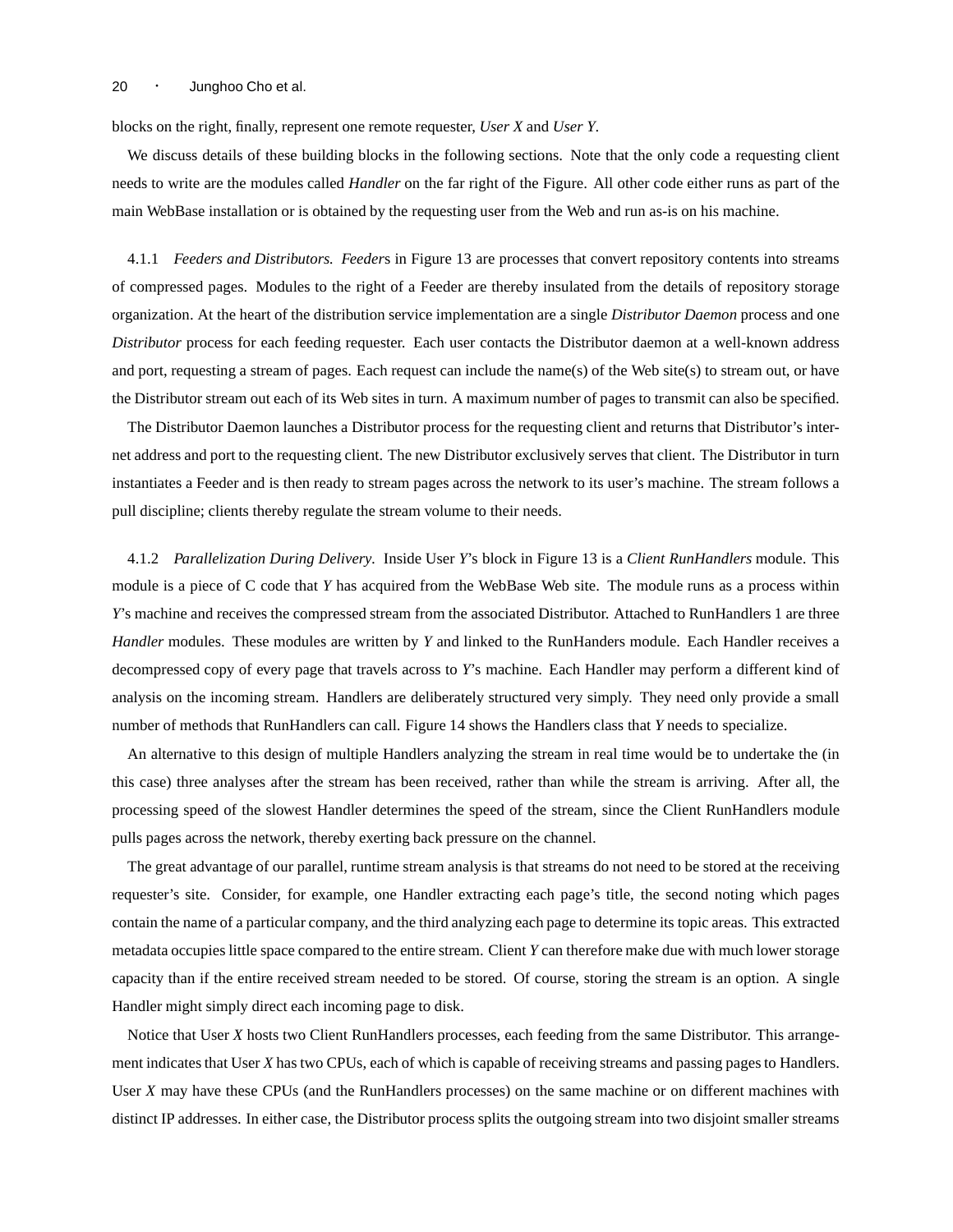

Fig. 13. Illustration of remote streaming of the Web repository to two researchers. User *X* is processing his Web stream using two CPUs. User *Y* is using a single machine to process her Web stream.

```
class Handler {
public:
  virtual ~Handler() \{}\;
  virtual void Process(const string& page, string url, string time,
                        int docid, unsigned long reppos) = 0;
  virtual void Init() = 0;
  virtual void Finish() = 0;bool get_recoverable_error()
                                 { return recoverable_error; }
  bool get_unrecoverable_error() { return unrecoverable_error; }
 protected:
                           ; // you can restart me if you want
 bool recoverable_error
  bool unrecoverable_error ; // go away, I'm really dead
};
```
Fig. 14. Users implement a Handler to receive Web resources and process them as desired. Handler::Process() is called with one Web resource at a time.

by a simple round-robin scheme. More than the two RunHandlers of Figure 13 are supported, providing for easily implemented large-scale client-side parallelism.

The following section presents an example for how this architecture can be used for an application.

#### 4.2 Implementation Example: Anchor Text Index

To illustrate the distribution facility consider the problem of *User X* building an index over the anchor texts of all documents in the repository. Anchor text are the words in Web documents that can be clicked on to travel along a link to a new document. The new index will reside at *X*'s site and allow him to quickly find all the words that occur in anchor texts of links that point to a given document (URL). Such a facility can be used, for example, to find words that describe the Web page at a particular URL.

The anchor text indexer executes through two phases of operation. For the first phase *X* installs the latest WebBase client, which provides the code within the box marked *User X* in Figure 13. Assume that, like *User X* in the Figure, *X*'s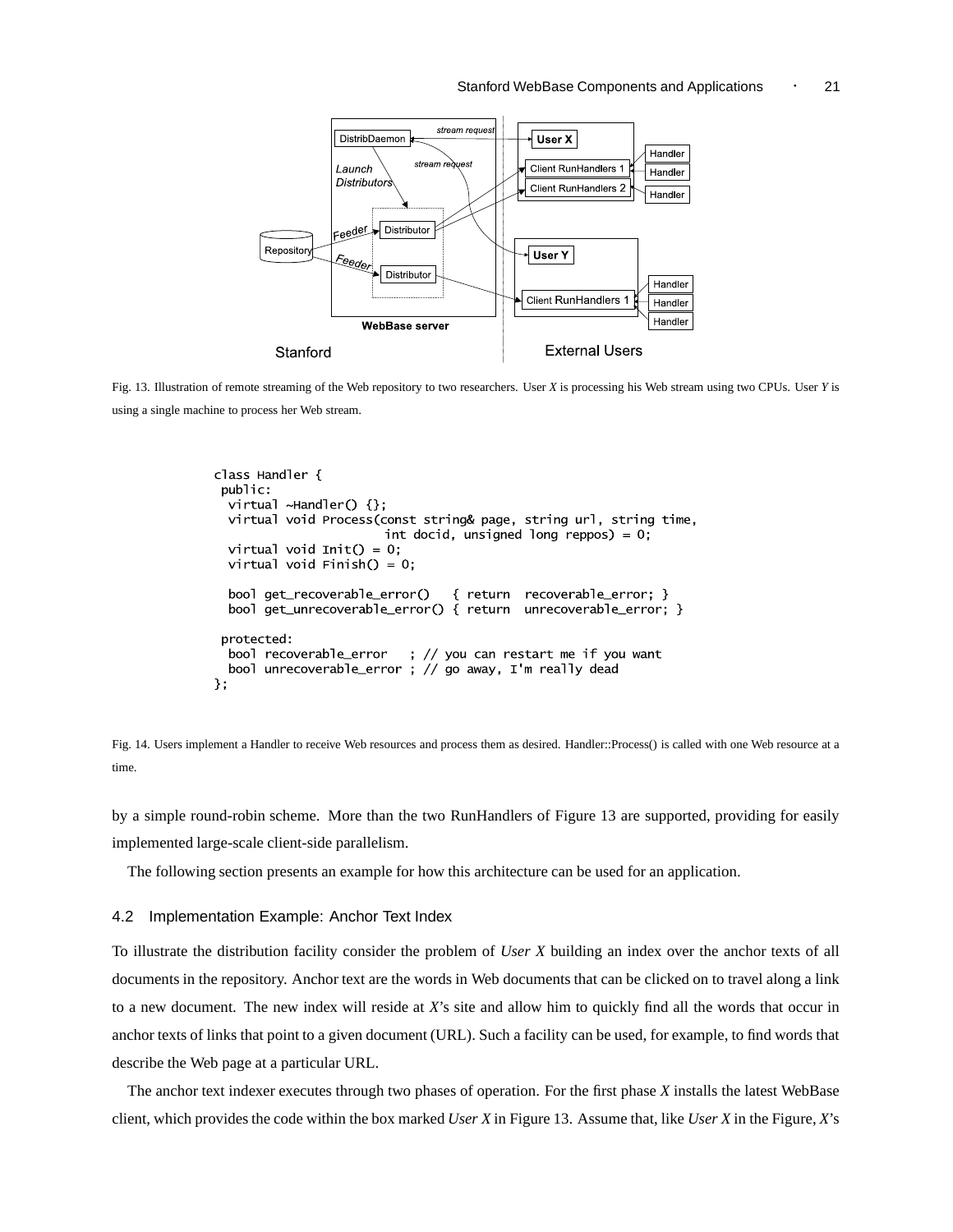

Fig. 15. Graph showing the throughput in pages/s for streaming Web pages, under various scenarios.

site has two CPUs available for the anchor text extraction task. Next, *X* writes a Handler AnchorTextExtractor, which receives one repository page at a time and extracts a pair  $\langle targetURL, anchortext \rangle$  for each hypertext link it finds on the page. A Handler simply implements three key methods shown in Figure 14 to perform the desired task. As part of the build process for the WebBase client, AnchorTextExtractor is compiled and linked into the client.

To begin the process of streaming all of WebBase's contents to *X*'s site the WebBase client software contacts the Distributor Daemon to request a Distributor. The Daemon creates a Distributor process and passes its Internet address and port to the requesting WebBase client. User *X* then starts two Client RunHandlers processes, each of which has a separate copy of the AnchorTextExtractor, and they connect to the Distributor process. They cause the Distributor to partition the page stream into two disjoint streams, one for each RunHandlers process.

Each Client RunHandlers copy passes the Web pages it receives to its AnchorTextExtractor Handler, which extracts the anchor text words and accumulates them in main memory, purging accumulated sets to disk from time to time.

At the end of Phase 1, when both RunHandlers are finished processing their portion of the repository, Phase 2 merges all the resulting sets of pairs into one index, which implements the desired mapping {document  $d \rightarrow$ terms in anchor texts for links to  $d$ .

## 4.3 Performance

We now describe the performance of our repository wholesale interface and identify bottlenecks. The core performance question is how much overhead the architecture of Figure 13 introduces beyond disk access costs.

Our experimental setup included a repository of 350GB compressed HTML text, which corresponds to (the hypertext portions of) 125 million Web pages. <sup>7</sup> The repository was stored on a dual AMD Athlon 1533GHz machine with

<sup>7</sup>Our measured compression ratio for this material is 0.27. The corresponding uncompressed data would thus require 1.3TB of space.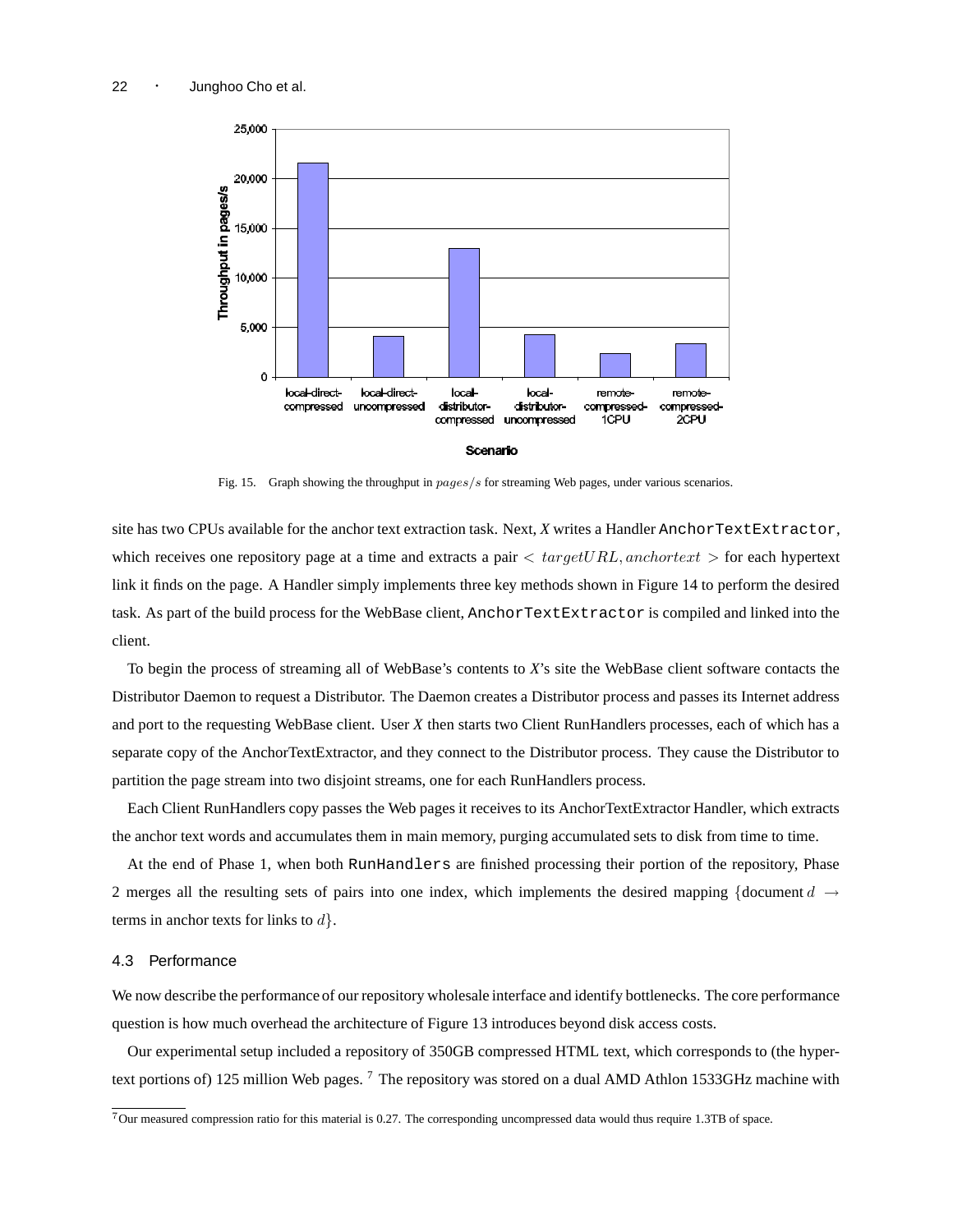

Fig. 16. Graph showing the throughput in  $paqes/s$  for an analyzer that tabulates document frequencies of terms, as the number of analyzer instances, each utilizing a CPU, varies. Note the near linear scale-up in throughput in the number of RunHandlers processes.

2.5GB of main memory, and a five-disk software RAID-5 volume. The RAID volume was measured to have a sequential read throughput of 77MB/s. Unless otherwise stated, all performance results were measured by processing the first 10 million pages of the repository, which consists of 26GB of compressed (97GB uncompressed) HTML content.

Our first set of experiments measured how fast content could be extracted and delivered to a Handler when neither the network nor the Distributor machinery was involved. We measured this setup under two conditions: for the first we simply transferred the compressed data, for the second we added decompression.

For these experiments we processed the test content locally on the machine that houses the page repository. In this scenario all of Figure 13 is confined to a single machine, and one RunHandlers module is attached directly to a Feeder, bypassing the Distributor elements. A single NoOpHandler is attached to the RunHandlers module. This Handler immediately returns when it is passed a page for processing.

The leftmost two bars of Figure 15 show results from this set of experiments. The rate at which pages were processed from the repository to the NoOpHandler was 22Kpages/s. Elapsed time for the 10 million pages (not shown) was 7m 43s, which translates to about 57MB/s, or 75% of the raw I/O throughput. Throughout the experiment CPU usage hovered at about 90%.

The second bar in Figure 15 shows performance when decompression is added to the experimental condition. Throughput then drops to 3.8Kpages/s, or 38MB/s of uncompressed data. In this setup the RunHandlers process became CPU bound; disk access presented no bottleneck. Given that in practice any useful analysis will require decompression we conclude that these numbers are currently the upper bound for local WebBase repository processing.

In the second set of experiments, we added the Distributor interface, used locally, to measure the overhead from the Distributor mechanism itself. Network delays are thus still excluded in this setup. For our initial measurements we also left the pages compressed. Figure 15's third and fourth bars show the results. Without decompression, throughput is 13 Kpages/s, a 41% drop from the 22 Kpages/s measured without the Distributor.

A surprise results when decompression is added to this setup. Throughput*improves* under this condition to 4.3Kpages/s, as compared to 3.8Kpages/s when the RunHandlers/Handler components retrieve directly from the repository, rather than through a Distributor.

This apparent contradiction is explained as follows. The server is a dual-CPU machine. However, when the Run-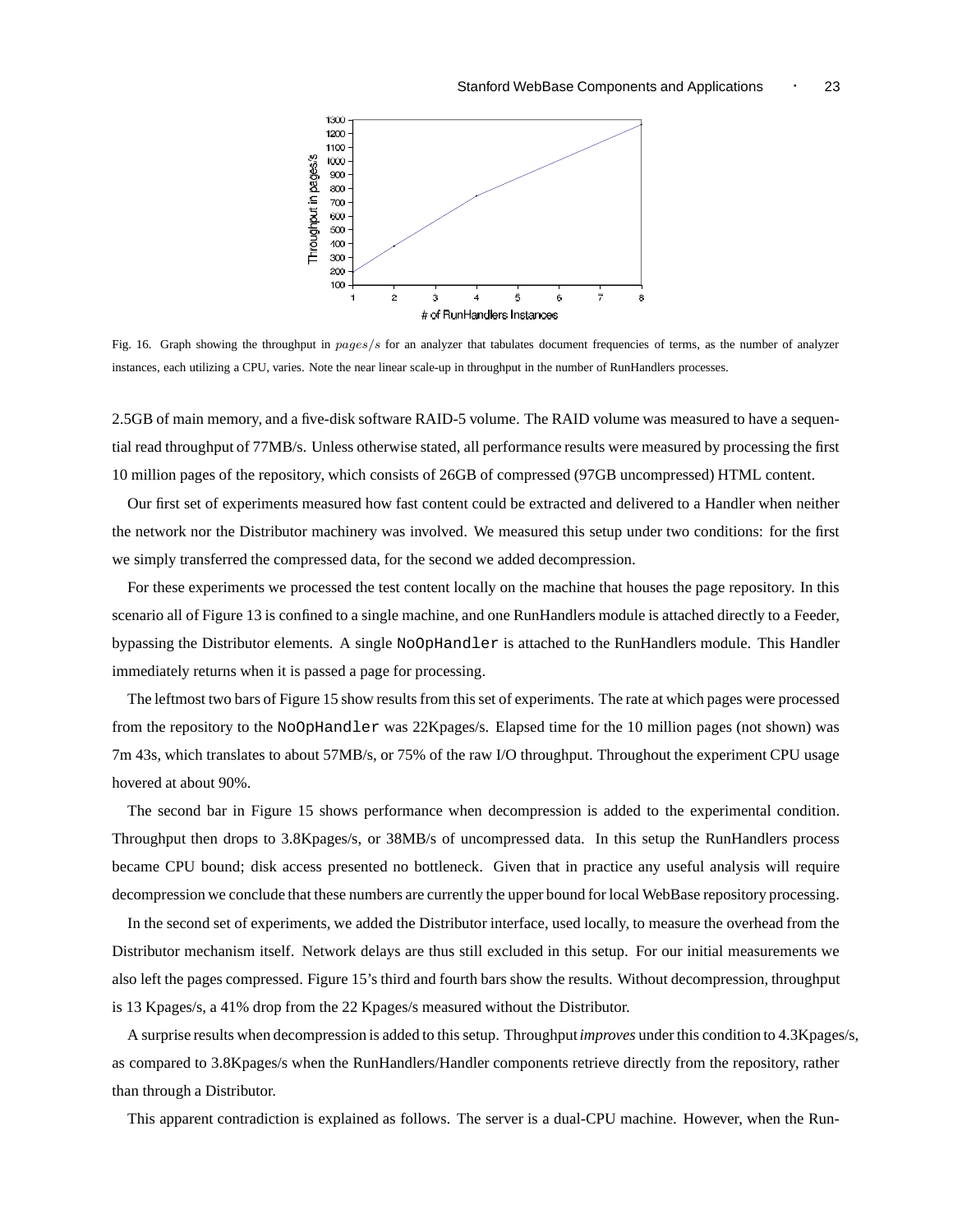Handlers module retrieves through a local Feeder, all operations take place in a single process on a single CPU. However, the pairing of Distributor and RunHandlers introduces an opportunity for parallelism. Repository access and decompression now each occur on a different processor. We validated this conclusion by repeating the experiment while having one of the two CPUs utilized at 100% by a dummy process. Throughput then dropped to a 3.5Kpages/s level.

Note that the advantage of parallelism persists even when a network is introduced between the Distributor and the RunHandlers module. Decompression will in that case take place at the remote client.

In the third set of experiments, we investigated remote distribution. A single Distributor operated on the repository server. The server was connected to a client machine<sup>8</sup> through a 100Mb/s network. Initially, one RunHandlers process with the NoOpHandler on the client machine connected to the Distributor to retrieve and immediately discard the compressed test content.

Under this condition we measured a throughput of 2.4 Kpages/s; this translates to 6.6 MB/s, which is close to 53% of the maximum network bandwidth. In this scenario, the *s*erver CPU was the bottleneck.

We then had a second RunHandlers process on the client machine connect to the existing single Distributor on the server machine. As discussed earlier this deployment of two recipient processes will cause the Distributor to deliver pages alternately to the two RunHandlers in round robin fashion. The underlying implementation multithreads the distributor. The addition of the second RunHandlers module thus introduced an opportunity for parallelism on the server. The resulting addition of the second server CPU is reflected in an increase of throughput to 3.4 Kpages/s, which translates to 8.9 MB/s (72 Mb/s). The limiting factor in this case was still the CPUs on the server, although 72% of the network bandwidth was now utilized. Thus, the current repository server is capable of delivering compressed streams from disk to remote client at a maximum of 3.4 Kpages/s (across a 100Mb/s network). These results are also summarized in Figure 15.

In a less constrained setup, and to demonstrate the ability of our architecture to support distributed computation for indexing and analysis, we now consider a scenario in which decompression is enabled, and a non-trivial page handler is activated. We measured the page throughput when we operated a simple word statistics handler, similar to the anchor text indexer of Section 4.2.

We varied the number of simultaneous RunHandlers instances, which retrieved a 100K-page subset from the repository. For this set of experiments, we made use of two quad Pentium III 700 MHz machines on the client side. Figure 16 shows the throughput in pages/s as an increasing number of RunHandlers processes are invoked at the client. A single RunHandlers process on one of the eight remote client CPUs is only able to process 200 pages/s. Extrapolating, it would take roughly 90 hours to process the entire repository of 125 million pages. The client CPU decompressing is the bottleneck.

The maximum number of RunHandlers processes we instantiated on the client machine was eight to ensure that each process had full use of one CPU. Note the near-linear scaling of throughput in the number of instantiated RunHandlers processes.

<sup>&</sup>lt;sup>8</sup>This client machine has the same hardware specifications as the server.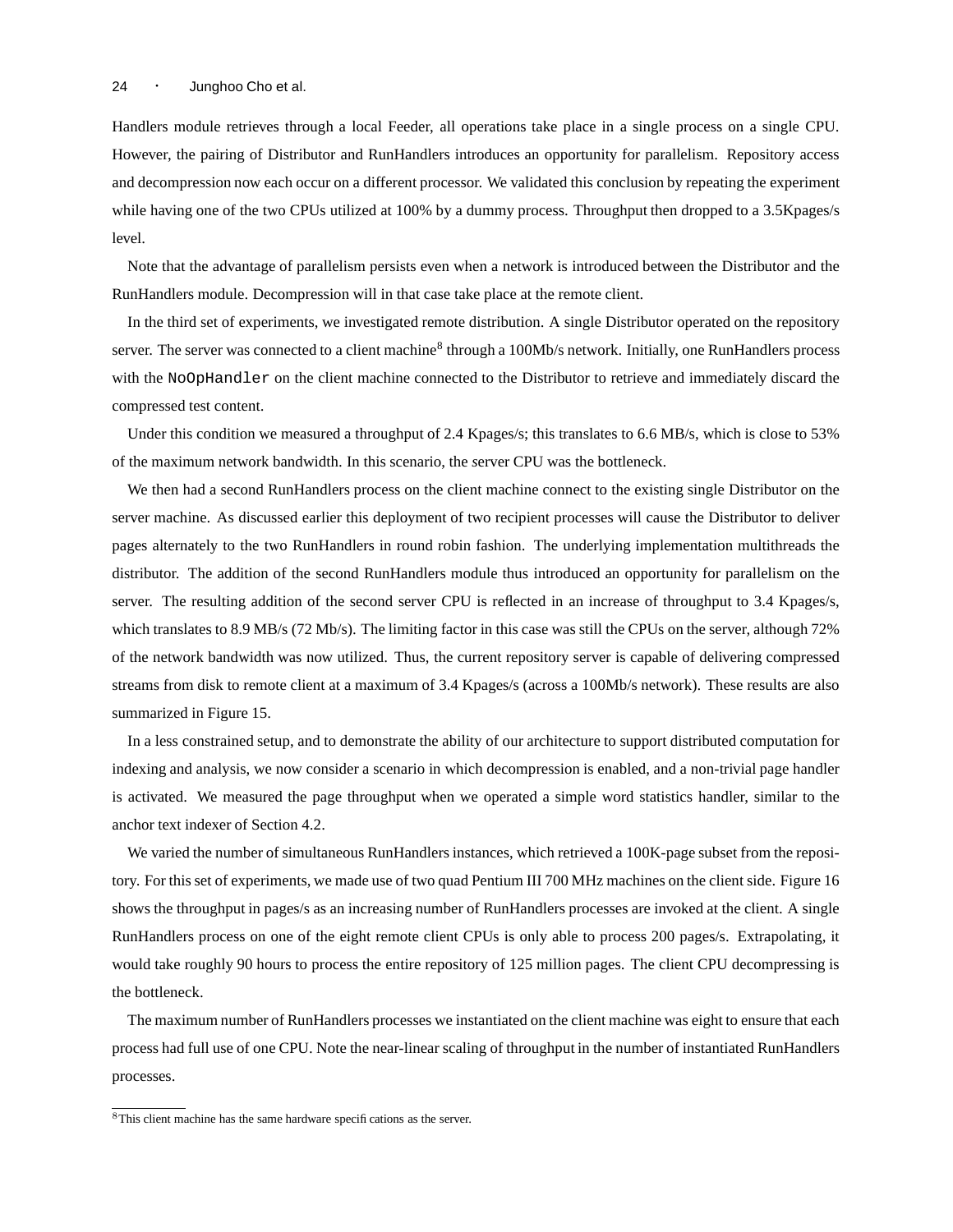Disk access is not a bottleneck in any of the realistic scenarios we considered. The five-way RAID 5 disk configuration is ideally suited to the application of streaming Web pages — sequential I/O over a large data set.

## 4.4 Wholesale Interface Design Summary

**Facilities:** The delivery interface provides clients with facilities for retrieving pagesfrom WebBase across the network. The interface is simple and modeled on the Unix cat command.

**Performance:** The design allows maximum use of parallel processing on both the server and client sides. The addition of CPUs on the client side yields linear gains in throughput.

Parallelism on the server side manifests in the stream-partitioning facility, which enables the threaded Distributors to utilize multiple CPUs, one for each stream partition. On the client side multiple RunHandlers processes and their associated Handlers may each operate on a different CPU. This capability allows clients to process partitioned streams on multiple CPUs. The Handlers architecture enables clients to process each stream or stream partition towards multiple purposes at once.

Performance in our experiments was never limited by either disk I/O or the 100Mb/s network. For all experimental conditions that included decompression the CPU was the limiting factor.

The current wholesale interface can deliver 22Kpages/s compressed locally from disk to distributor. When deliving to a remote machine via a 100Mb/s network throughput is 3.4Kpages/s compressed when two processors are utilized at the client. The architecture scales linearly with the number of RunHandler modules at the client when each module can use one CPU.

## 5. RELATED WORK

In earlier publications we discussed alternatives for the Page Repository design ([Hirai et al. 2000]), and we examined optimal strategies for keeping the repository fresh, given the constantly changing Web and limited crawling resources ([Cho and Garcia-Molina 2000c; 2003]). In [Cho et al. 2000] we explored how we can automatically and efficiently identify site mirrors so as to conserve crawling resources. We developed strategies for Web servers to increase their exposure to crawlers, while minimizing the load that these crawlers impose on them ([Brandman et al. 2000]). The possibilities for incremental Web crawls in place of the currently preferred collection of periodic Web snapshots was discussed in [Cho and Garcia-Molina 2000a]. In [Melnik et al. 2001] we showed how we use distributed computing resources to build the large text indexes for the pages that our crawlers return. In [Raghavan and Garcia-Molina 2003] we explained how large link graph indexes can be stored efficiently. In [Arasu et al. 2001], finally, we presented a broad sweep of algorithms that pertain to Web repositories.

In the following we list a number of research results by others. The material is organized to mirror this article.

## 5.1 Crawling

Web crawlers have been studied since the advent of the Web [McBryan 1994; Pinkerton 1994; Burner 1998; Brin and Page 1998; Heydon and Najork 1999; Cho and Garcia-Molina 2000b; Miller and Bharat 1998; Eichmann 1994; Cho et al. 1998; Chakrabarti et al. 1999; Diligenti et al. 2000; Coffman, Jr. et al. 1997; Cho and Garcia-Molina 2000d].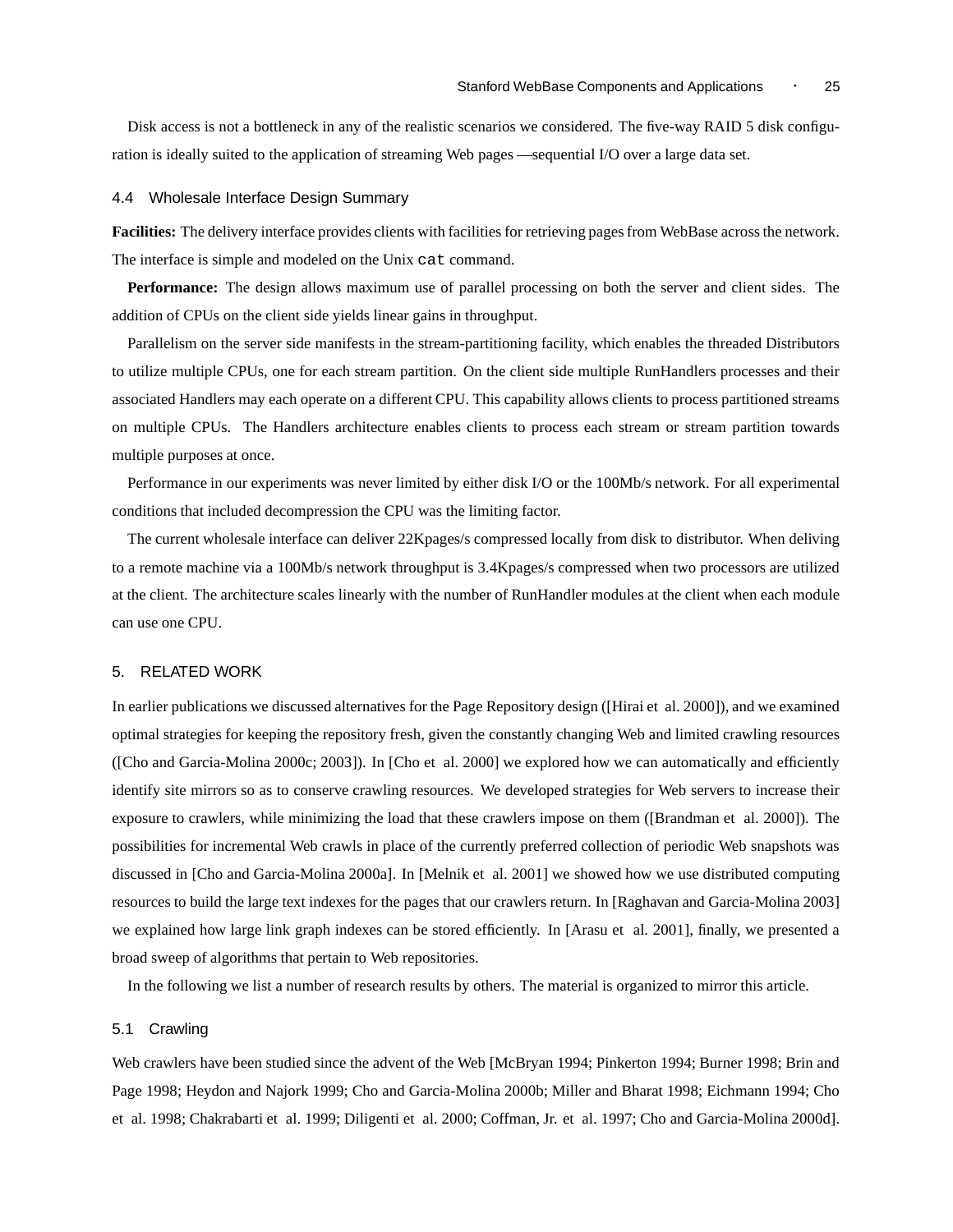These studies can be roughly categorized into one of the following topics:

- —*General architecture* [Brin and Page 1998; Heydon and Najork 1999; Cho and Garcia-Molina 2000b; Miller and Bharat 1998; Eichmann 1994]: The work in this category describes the general architecture of a Web crawler and studies how a crawler works. For example, reference [Heydon and Najork 1999] describes the architecture of the then-DEC SRC crawler and its major design goals. Some of these studies briefly describe how the crawling task is parallelized. For instance, reference [Brin and Page 1998] describes a crawler that distributes individual URLs to multiple machines, which download Web pages in parallel. The downloaded pages are then sent to a central machine, on which links are extracted and sent back to the crawling machines.
- —*Page selection* [Cho et al. 1998; Chakrabarti et al. 1999; Diligenti et al. 2000]: Since many crawlers can download only a small subset of the Web, crawlers need to carefully decide which pages to download. By retrieving "important" or "relevant" pages early, a crawler may improve the "quality" of the downloaded pages. The studies in this category explore how a crawler can discover and identify "important" pages early, and propose various algorithms to achieve this goal.
- —*Page update* [Coffman, Jr. et al. 1997; Cho and Garcia-Molina 2000d]: Web crawlers need to update the downloaded pages periodically, in order to maintain the pages up to date. The studies in this category discuss various *page revisit policies* to maximize the "freshness" of the downloaded pages. For example, reference [Cho and Garcia-Molina 2000d] studies how a crawler should adjust *revisit frequencies* for pages when the pages change at different rates. We believe these studies are orthogonal to what we discuss in this paper.

Another body of literature designs and implements *distributed operating systems*, where a process can use distributed resources transparently (e.g., distributed memory, distributed file systems) [Tanenbaum and Renesse 1985; Anderson et al. 1995]. Clearly, such OS-level support makes it easy to build a general distributed application, but we believe that we cannot simply run a centralized crawler on a distributed OS to achieve parallelism. A Web crawler contacts millions of Web sites in a short period of time and consumes extremely large network, storage and memory resources. Since these loads push the limit of existing hardware, the task should be carefully partitioned among processes and they should be carefully coordinated. Therefore, a general-purpose distributed operating system that is not tuned to the semantics of Web crawling will likely lead to unacceptably poor performance.

## 5.2 Web repository distribution

There is little prior work in providing external researchers with a streaming interface to large scale Web-page repositories. The Internet Archive [The Internet Archive ] provides researchers with access to historical crawl data. In their model, researchers are provided with accounts on the Internet Archive machine cluster, where they are given the ability to execute their programs on the archive's dataset. Our distribution model differs in that we provide a mechanism for researchers to stream the Web repository to their own machines for analysis and indexing. The Google search engine [Google Inc ] provides a programmatic API for querying their indexes; however, the Google API does not allow for the retrieval of large subsets of the Web. The goal of their API is to eliminate the need for "screen-scraping" by researchers wishing to access their index programmatically, rather than the large scale dissemenation of Web-page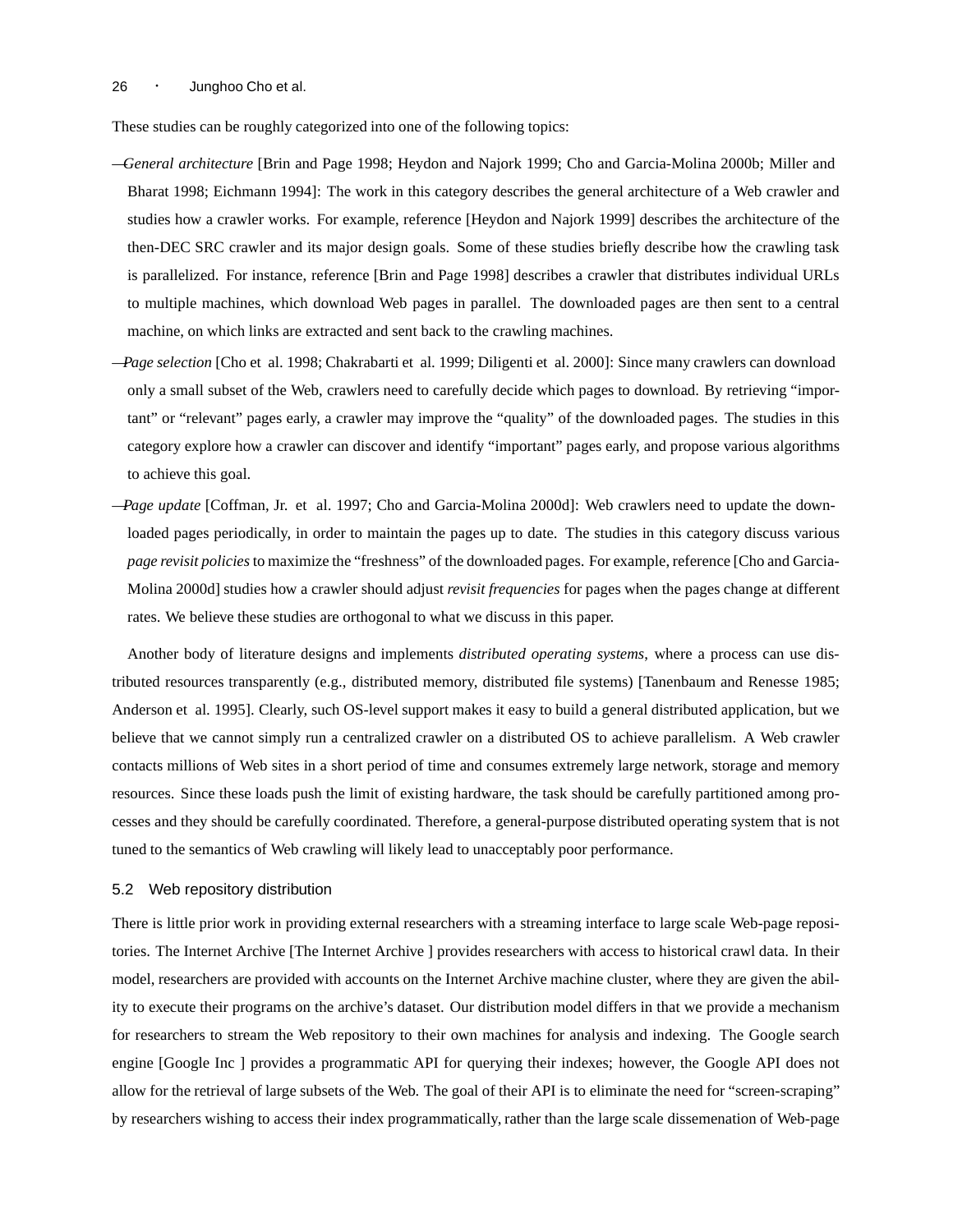repositories.

## 5.3 Text index

Motivated by the Web, there has been recent interest in designing scalable techniques to speed up inverted index construction using distributed architectures. In [Ribeiro-Neto et al. 1999], Ribeiro-Neto, et al. describe three techniques to efficiently build an inverted index using a distributed architecture. However, they focus on building global (partitioning index by term), rather than local (partitioning by collection), inverted files. Furthermore, they do not address issues such as global statistics collection and optimization of the indexing process on each individual node.

Our technique for structuring the index engine as a pipeline has much in common with pipelined query execution strategies employed in relational database systems [Garcia-Molina et al. 2000]. Chakrabarti, et al. [Chakrabarti and Muthukrishnan 1996] present a variety of algorithms for resource scheduling with applications to scheduling pipeline stages.

There has been prior work on using relational or object-oriented data stores to manage and process inverted files [Brown et al. 1994; Gorssman and Driscoll 1992]. Brown, et al. [Brown et al. 1994] describe the architecture and performance of an IR system that uses a persistent object store to manage inverted files. Their results show that using an off-the-shelf data management facility improves the performance of an information retrieval system, primarily due to intelligent caching and device-sensitive file allocation. We experienced similar performance improvements for the same reasons even though our storage format differs greatly from theirs because (we utilize a B-tree storage system and not an object store).

Reference [Viles and French 1995] discusses the questions of when and how to maintain global statistics in a distributed text index, but their techniques only deal with challenges that arise from incremental updates. We wished to explore strategies for gathering statistics during index construction.

A great deal of work has been done on several other issues, relevant to inverted-index based information retrieval, that have not been discussed in this paper. Such issues include index compression [Moffat and Zobel 1996; NgocVo and Moffat 1998; Witten et al. 1999], incremental updates [Jeong and Omiecinski 1995; Tomasic et al. 1994; Zobel et al. 1992; Witten et al. 1999], and distributed query performance [Tomasic and Garcia-Molina 1993].

## 6. CONCLUSION

We explored three WebBase components in some detail. In particular, we introduced design tradeoffs for Web crawlers, text indexing, and large-scale stream distribution of Web content. One of the major choices to make in crawler design is whether, and how to parallelize the crawl activity. For example, one problem with parallelization is the need to avoid multiple crawlers visiting the same Web sites. Such mishaps would be a significant waste of bandwidth resources. Small Web sites would be particularly hard hit. Our solution is a hybrid of centralized and federated crawler control.

The necessity to consider numerous details in the Web's massively heterogeneous services makes crawling much more difficult than its basic concepts would suggest. For example, we pointed to the difficulties posed by virtual hosting, which requires special attention when examining a site's crawl restrictions (robots.txt).

For the task of indexing large amounts of text, the WebBase indexing engine uses a pipelined approach. Operations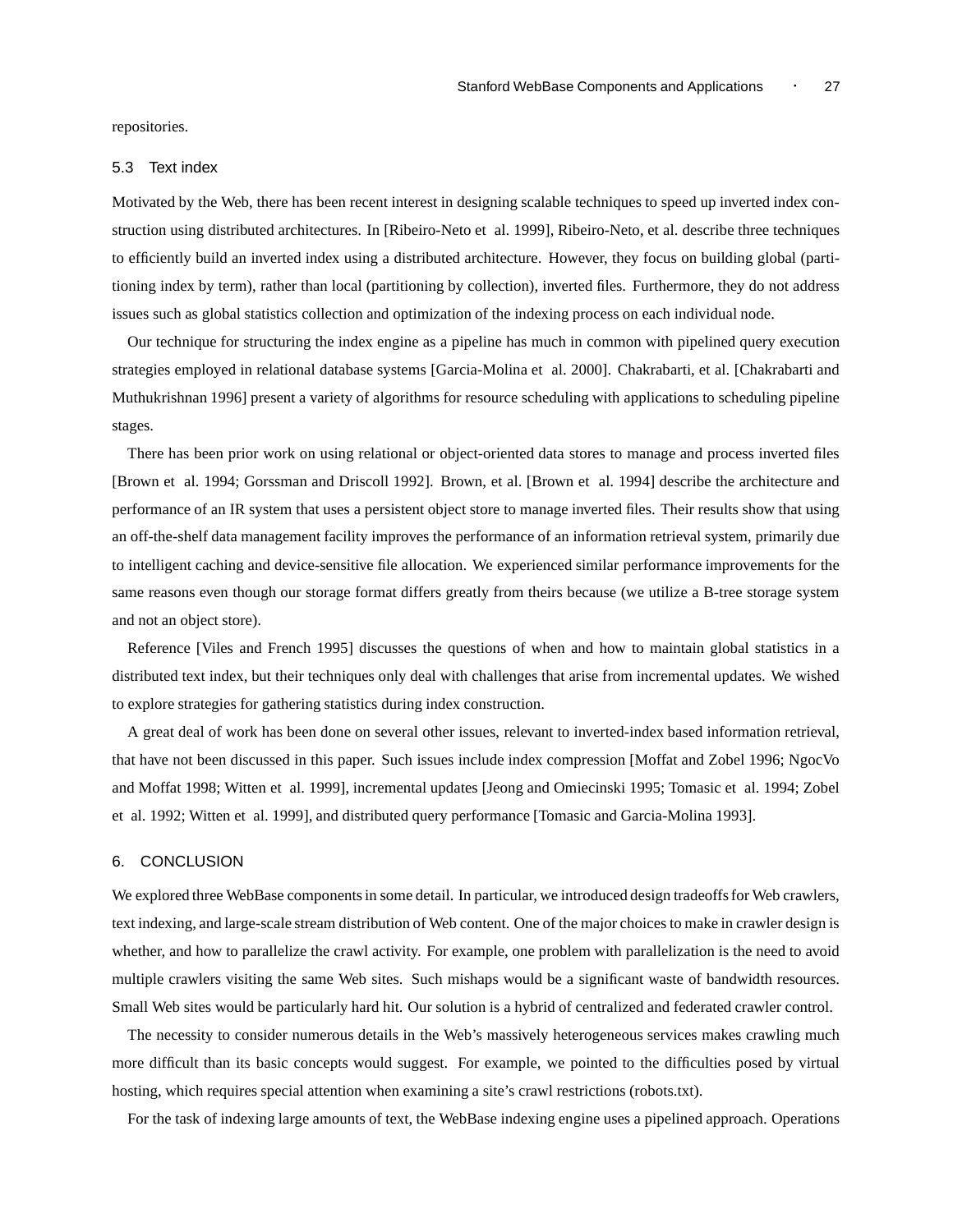are grouped into two stages. During the first stage, indexing work is distributed to indexing subsystems, which produce sorted index entry subsets on disk. In stage two, these 'sorted runs' are merged. We showed that pipelining provides significant performance benefits, particularly once the number of pages to be indexed grows beyond five million pages.

Of WebBase's wholesale, high-speed, wide-area Web page distribution module we described the architecture that allows clients to start, control, and utilize page streams effectively. In particular, we showed that a single stream may be fed to multiple analysis modules that observe or derive properties of pages. We presented performance figures for several streaming scenarios. When stream clients are located on the same machine as the page repository (i.e., no network delays), our stream rate is about 75% of the raw sequential-disk-read rate. When decompression is taken into account, local WebBase streams provide about 4.3Kpages/sec, with the CPU being the bottleneck. For scenarios where the client is remote, WebBase delivers 3.4Kpages/sec, surprisingly again with the CPU being the bottleneck in our setup.

In addition to being a research vehicle for research teams at Stanford and elsewhere, WebBase is providing the research community with highly customizable, open-source search engine components and fast streams of Web pages to use in developing effective algorithms for the acquisition, storage, and indexing of large-scale Web collections.

#### REFERENCES

- ANDERSON, T. E., DAHLIN, M. D., NEEFE, J. M., PATTERSON, D. A., ROSELLI, D. S., AND WANG, R. Y. 1995. Serverless network file systems. In *Proc. of SOSP*.
- ARASU, A., CHO, J., GARCIA-MOLINA, H., PAEPCKE, A., AND RAGHAVAN, S. 2001. Searching the web. *ACM Transactions on Internet Technology*. Also available at http://dbpubs.stanford.edu/pub/2000-37.
- BRANDMAN, O., CHO, J., GARCIA-MOLINA, H., AND SHIVAKUMAR, N. 2000. Crawler-friendly web servers. In *Proceedings of the Workshop on Performance and Architecture of Web Servers (PAWS)*. Santa Clara, California. Held in conjunction with ACM SIGMETRICS 2000. Available at http://dbpubs.stanford.edu/pub/2000-25.
- BRIN, S. AND PAGE, L. 1998. The anatomy of a large-scale hypertextual Web search engine. In *Proc. of the 7th Intl. World Wide Web Conf.*
- BROWN, E. W., CALLAN, J. P., CROFT, W. B., AND MOSS, J. E. B. 1994. Supporting full-text information retrieval with a persistent object store. In *4th Intl. Conf. on Extending Database Technology*. 365–378.
- BURNER, M. 1998. Crawling towards eternity: Building an archive of the world wide web. *Web Techniques Magazine 2,* 5 (May).
- CHAKRABARTI, S. AND MUTHUKRISHNAN, S. 1996. Resource scheduling for parallel database and scientific applications. In *8th ACM Symposium on Parallel Algorithms and Architectures*. 329–335.
- CHAKRABARTI, S., VAN DEN BERG, M., AND DOM, B. 1999. Focused crawling: A new approach to topic-specific web resource discovery. In *Proc. of WWW Conf.*
- CHO, J. AND GARCIA-MOLINA, H. 2000a. The evolution of the web and implications for an incremental crawler. In *Proceedings of the Twentysixth International Conference on Very Large Databases*. Available at http://dbpubs.stanford.edu/pub/1999-22.
- CHO, J. AND GARCIA-MOLINA, H. 2000b. The evolution of the web and implications for an incremental crawler. In *Proc. of VLDB Conf.*
- CHO, J. AND GARCIA-MOLINA, H. 2000c. Synchronizing a database to improve freshness. In *Proceedings of the International Conference on Management of Data*. Available at http://dbpubs.stanford.edu/pub/1999-40.
- CHO, J. AND GARCIA-MOLINA, H. 2000d. Synchronizing a database to improve freshness. In *Proc. of SIGMOD Conf.*
- CHO, J. AND GARCIA-MOLINA, H. 2003. Estimating frequency of change. *ACM Transactions on Internet Technology 3,* 3 (August). Available at http://dbpubs.stanford.edu/pub/2000-4.
- CHO, J., GARCIA-MOLINA, H., AND PAGE, L. 1998. Efficient crawling through URL ordering. In *Proc. of WWW Conf.*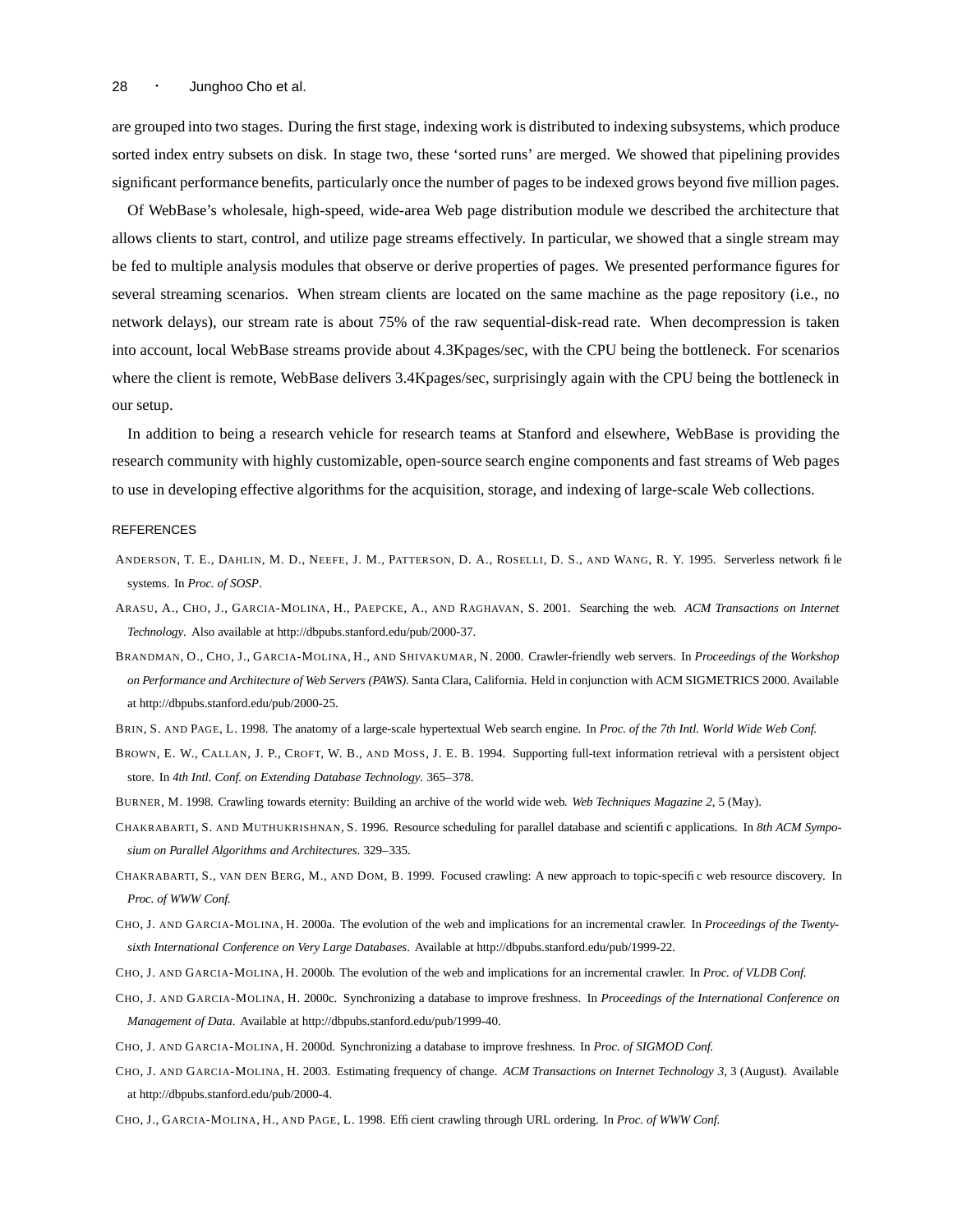- CHO, J., SHIVAKUMAR, N., AND GARCIA-MOLINA, H. 2000. Finding replicated web collections. In *Proceedings of the International Conference on Management of Data*. Available at http://dbpubs.stanford.edu/pub/1999-64.
- COFFMAN, JR., E., LIU, Z., AND WEBER, R. R. 1997. Optimal robot scheduling for web search engines. Tech. rep., INRIA.
- DILIGENTI, M., COETZEE, F. M., LAWRENCE, S., GILES, C. L., AND GORI, M. 2000. Focused crawling using context graphs. In *Proc. of VLDB Conf.*
- EICHMANN, D. 1994. The RBSE spider: Balancing effective search against web load. In *Proc. of WWW Conf.*
- GARCIA-MOLINA, H., ULLMAN, J., AND WIDOM, J. 2000. *Database System Implementation*. Prentice-Hall.
- GOOGLE INC. http://www.google.com.
- GORSSMAN, D. A. AND DRISCOLL, J. R. 1992. Structuring text within a relation system. In *Proc. of the 3rd Intl. Conf. on Database and Expert System Applications*. 72–77.
- HAVELIWALA, T. H., GIONIS, A., AND INDYK, P. 2000. Scalable techniques for clustering the web. In *Proc. of the 3rd Intl. Workshop on the Web and Databases (WebDB)*.
- HAVELIWALA, T. H., GIONIS, A., KLEIN, D., AND TR INDYK, P. 2002. Evaluating strategies for similarity search on the web. In *Proc. of the 11th Intl. World Wide Web Conf.*
- HEYDON, A. AND NAJORK, M. 1999. Mercator: A scalable, extensible web crawler. *Word Wide Web 2,* 4 (December), 219–229.
- HIRAI, J., RAGHAVAN, S., GARCIA-MOLINA, H., AND PAEPCKE, A. 2000. WebBase: A repository of web pages. In *Proc. of the 9th Intl. World Wide Web Conf.* 277–293.
- JEONG, B.-S. AND OMIECINSKI, E. 1995. Inverted file partitioning schemes in multiple disk systems. *IEEE Transactions on Parallel and Distributed Systems 6,* 2 (February), 142–153.
- KOSTER, M. 1994. A standard for robot exclusion. http://www.robotstxt.org/wc/norobots.html.
- MCBRYAN, O. A. 1994. GENVL and WWWW: Tools for taming the web. In *Proc. of WWW Conf.*
- MELNIK, S., RAGHAVAN, S., YANG, B., AND GARCIA-MOLINA, H. 2001. Building a distributed full-text index for the web. In *Proceedings of the Tenth International World-Wide Web Conference*.
- MILLER, R. C. AND BHARAT, K. 1998. SPHINX: a framework for creating personal, site-specific web crawlers. In *Proc. of WWW Conf.*
- MOFFAT, A. AND ZOBEL, J. 1996. Self-indexing inverted files for fast text retrieval. *ACM Transactions on Information Systems 14,* 4 (October), 349–379.
- NGOCVO, A. AND MOFFAT, A. 1998. Compressed inverted files with reduced decoding overheads. In *Proc. of the 21st Intl. Conf. on Research and Development in Information Retrieval*. 290–297.
- OLSON, M., BOSTIC, K., AND SELTZER, M. 1999. Berkeley DB. In *Proc. of the 1999 Summer Usenix Technical Conf.*
- PINKERTON, B. 1994. Finding what people want: Experiences with the web crawler. In *Proc. of WWW Conf.*
- RAGHAVAN, S. 2003. Complex queries over web repositories. In *Proceedings of the 29th Conference on Very Large Databases (VLDB)*.
- RAGHAVAN, S. AND GARCIA-MOLINA, H. 2003. Representing Web graphs. In *Proc. of the 19th International Conference on Data Engineering*.
- RIBEIRO-NETO, B., MOURA, E. S., NEUBERT, M. S., AND ZIVIANI, N. 1999. Efficient distributed algorithms to build inverted files. In *Proc. of the 22nd ACM Conf. on Research and Development in Information Retrieval*. 105–112.
- TANENBAUM, A. S. AND RENESSE, R. V. 1985. Distributed operating systems. *ACM Computing Surveys 17,* 4 (December).
- The Internet Archive. The Internet Archive. http://www.archive.org/.
- TOMASIC, A. AND GARCIA-MOLINA, H. 1993. Query processing and inverted indices in shared-nothing document information retrieval systems. *VLDB Journal 2,* 3, 243–275.
- TOMASIC, A., GARCIA-MOLINA, H., AND SHOENS, K. 1994. Incremental update of inverted list for text document retrieval. In *Proc. of the 1994 ACM SIGMOD Intl. Conf. on Management of Data*. 289–300.